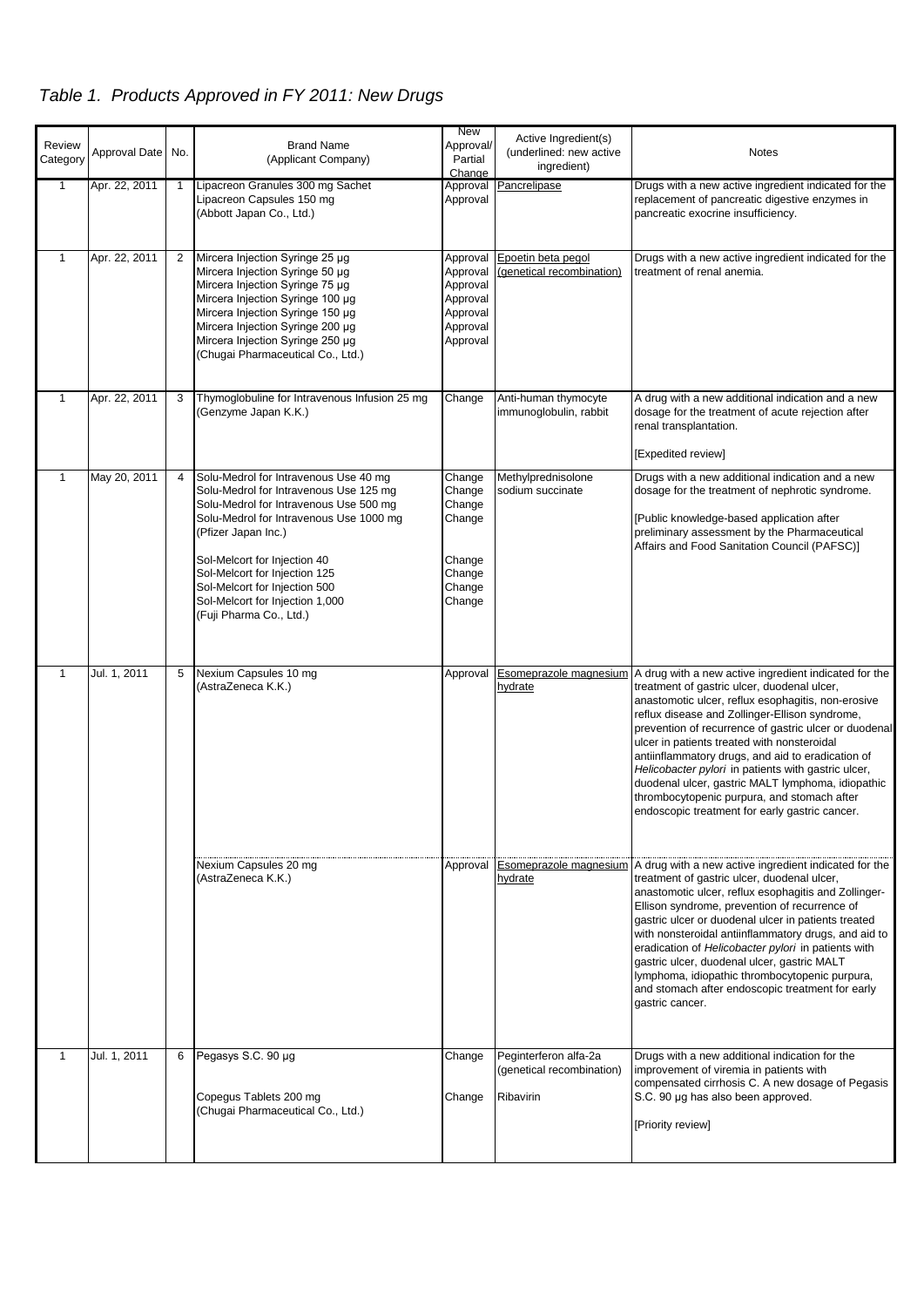| Review<br>Category | Approval Date No. |    | <b>Brand Name</b><br>(Applicant Company)                                                                                                                                                                                               | <b>New</b><br>Approval/<br>Partial<br>Change                       | Active Ingredient(s)<br>(underlined: new active<br>ingredient) | <b>Notes</b>                                                                                                                                                                                                                                                                                            |
|--------------------|-------------------|----|----------------------------------------------------------------------------------------------------------------------------------------------------------------------------------------------------------------------------------------|--------------------------------------------------------------------|----------------------------------------------------------------|---------------------------------------------------------------------------------------------------------------------------------------------------------------------------------------------------------------------------------------------------------------------------------------------------------|
| 1                  | Jul. 1, 2011      | 7  | Ditripentat-Cal Injection 1000 mg<br>Zinc-Tripentat Injection 1055 mg<br>(Nihon Medi-Physics Co., Ltd.)                                                                                                                                | Approval<br>Approval                                               | Pentetate calcium<br>trisodium<br>Pentetate zinc trisodium     | Drugs with a new active ingredient indicated for the<br>reduction of internal contamination with<br>transuranium elements (plutonium, americium, and<br>curium).<br>[Expedited review]                                                                                                                  |
| $\mathbf{1}$       | Aug. 17, 2011     | 8  | Remicade for I.V. Infusion 100<br>(Mitsubishi Tanabe Pharma Corporation)                                                                                                                                                               | Change                                                             | Infliximab (genetical recom                                    | A drug with a new dosage indicated for the<br>treatment of Crohn's disease.<br>[Orphan drug]                                                                                                                                                                                                            |
| $\mathbf{1}$       | Sep. 16, 2011     | 9  | Endoxan Tablets 50 mg<br>(Shionogi & Co., Ltd.)                                                                                                                                                                                        | Change                                                             | Cyclophosphamide<br>hydrate                                    | A drug with a new additional indication and a new<br>dosage for the treatment of nephrotic syndrome (for<br>use only in patients who have not sufficiently<br>responded to adequate treatment with<br>corticosteroids).<br>[Public knowledge-based application after PAFSC's<br>preliminary assessment] |
| $\mathbf{1}$       | Sep. 16, 2011     | 10 | Cellcept Capsule 250<br>(Chugai Pharmaceutical Co., Ltd.)                                                                                                                                                                              | Change                                                             | Mycophenolate mofetil                                          | A drug with a new additional pediatric dosage<br>indicated for the prevention of rejection in renal<br>transplantation.<br>[Public knowledge-based application after PAFSC's<br>preliminary assessment]                                                                                                 |
| $\mathbf{1}$       | Sep. 26, 2011     | 11 | Proemend for Intravenous Infusion 150 mg<br>(Ono Pharmaceutical Co., Ltd.)                                                                                                                                                             | Approval                                                           | <b>Fosaprepitant meglumine</b>                                 | A drug with a new active ingredient indicated for the<br>treatment of gastrointestinal symptoms (nausea and<br>vomiting) associated with administration of<br>antineoplastic drugs (cisplatin, etc.) (including<br>delayed phase).                                                                      |
| $\mathbf{1}$       | Sep. 26, 2011     |    | 12 Pegasys S.C. 180 µg<br>Pegasys S.C. 90 µg<br>(Chugai Pharmaceutical Co., Ltd.)                                                                                                                                                      | Change<br>Change                                                   | Peginterferon alfa-2a<br>(genetical recombination)             | Drugs with a new additional indication and a new<br>dosage for the improvement of viremia in patients<br>with chronic active hepatitis B.<br>[Priority review]                                                                                                                                          |
|                    |                   |    | Nov. 25, 2011 13 Beselna Cream 5%<br>(Mochida Pharmaceutical Co., Ltd.)                                                                                                                                                                |                                                                    | Change   Imiquimod                                             | A drug with a new additional indication and a new<br>dosage for the treatment of actinic keratosis (limited<br>to the face or baldness).                                                                                                                                                                |
| 1                  | Dec. 22, 2011     | 14 | Kytril Fine Granule 0.4%<br>Kytril Tablet 1 mg<br>Kytril Tablet 2 mg<br>Kytril Injection 1 mg<br>Kytril Injection 3 mg<br>Kytril Intravenous Bag 3 mg/50 mL<br>Kytril Intravenous Bag 3 mg/100 mL<br>(Chugai Pharmaceutical Co., Ltd.) | Change<br>Change<br>Change<br>Change<br>Change<br>Change<br>Change | Granisetron hydrochloride                                      | Drugs with a new additional indication for the<br>treatment of gastrointestinal symptoms (nausea and<br>vomiting) associated with radiation.<br>[Public knowledge-based application after PAFSC's<br>preliminary assessment]                                                                            |
| $\mathbf{1}$       | Dec. 22, 2011     | 15 | Certican Tablets 0.25 mg<br>Certican Tablets 0.5 mg<br>Certican Tablets 0.75 mg<br>(Novartis Pharma K.K.)                                                                                                                              | Change<br>Change<br>Change                                         | Everolimus                                                     | Drugs with a new additional indication and a new<br>dosage for the inhibition of rejection in renal<br>transplantation.                                                                                                                                                                                 |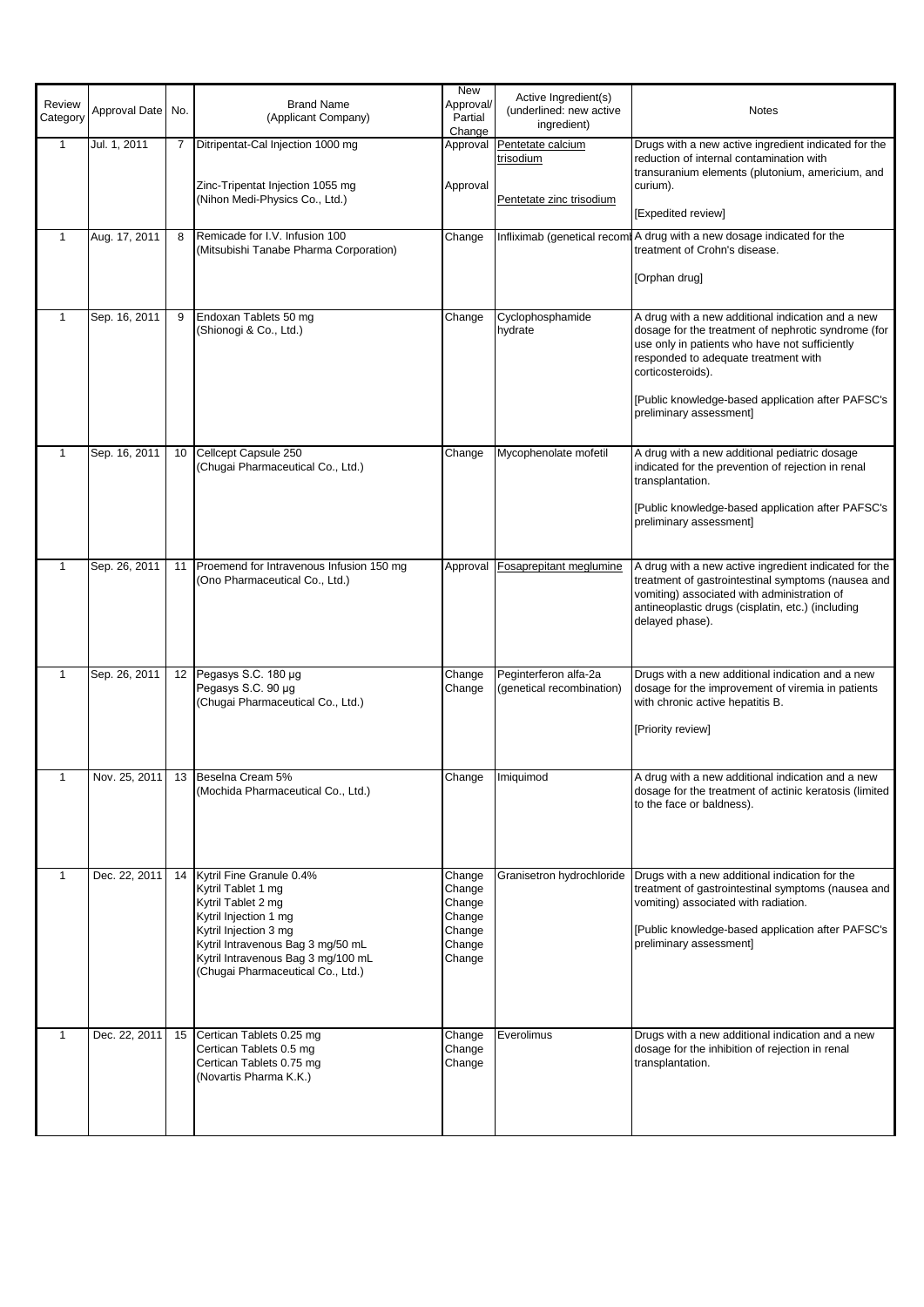|                    |                   |    |                                                                                                                                                                                                                                                          | <b>New</b>                                                                                   |                                                                         |                                                                                                                                                                                                                                                                                                                                                                                                                                                       |
|--------------------|-------------------|----|----------------------------------------------------------------------------------------------------------------------------------------------------------------------------------------------------------------------------------------------------------|----------------------------------------------------------------------------------------------|-------------------------------------------------------------------------|-------------------------------------------------------------------------------------------------------------------------------------------------------------------------------------------------------------------------------------------------------------------------------------------------------------------------------------------------------------------------------------------------------------------------------------------------------|
| Review<br>Category | Approval Date No. |    | <b>Brand Name</b><br>(Applicant Company)                                                                                                                                                                                                                 | Approval/<br>Partial<br>Change                                                               | Active Ingredient(s)<br>(underlined: new active<br>ingredient)          | <b>Notes</b>                                                                                                                                                                                                                                                                                                                                                                                                                                          |
| $\overline{1}$     | Dec. 22, 2011     |    | 16 (1) Pegintron Powder for Injection 50 µg/0.5 mL<br>Pegintron Powder for Injection 100 µg/0.5 mL<br>Pegintron Powder for Injection 150 µg/0.5 mL<br>(2) Rebetol Capsules 200 mg<br>(MSD K.K.)                                                          | Change<br>Change<br>Change<br>Change                                                         | (1) Peginterferon alfa-2b<br>(genetical recombination)<br>(2) Ribavirin | Drugs with a new additional indication and a new<br>dosage for the improvement of viremia in patients<br>with compensated cirrhosis C by concomitant use.<br>[Priority review]                                                                                                                                                                                                                                                                        |
| $\mathbf{1}$       | Mar. 30, 2012     | 17 | Kiklin Capsules 250 mg<br>(Astellas Pharma Inc.)                                                                                                                                                                                                         |                                                                                              | Approval Bixalomer                                                      | A drug with a new active ingredient indicated for the<br>improvement of hyperphosphatemia in patients with<br>chronic renal failure under dialysis.                                                                                                                                                                                                                                                                                                   |
| $\mathbf{2}$       | Apr. 22, 2011     | 18 | Mirapex-LA Tablets 0.375 mg<br>Mirapex-LA Tablets 1.5 mg<br>(Nippon Boehringer Ingelheim Co., Ltd.)                                                                                                                                                      | Approval<br>Approval hydrate                                                                 |                                                                         | Pramipexole hydrochloride Drugs in new dosage forms and with new dosages<br>indicated for the treatment of Parkinson's disease.                                                                                                                                                                                                                                                                                                                       |
| $\overline{2}$     | Apr. 22, 2011     | 19 | Exelon Patch 4.5 mg<br>Exelon Patch 9 mg<br>Exelon Patch 13.5 mg<br>Exelon Patch 18 mg<br>(Novartis Pharma K.K.)<br>Rivastach Patch 4.5 mg<br>Rivastach Patch 9 mg<br>Rivastach Patch 13.5 mg<br>Rivastach Patch 18 mg<br>(Ono Pharmaceutical Co., Ltd.) | Approval<br>Approval<br>Approval<br>Approval<br>Approval<br>Approval<br>Approval<br>Approval | Rivastigmine                                                            | Drugs with a new active ingredient indicated for<br>inhibition of progression of symptoms of dementia in<br>mild and moderate Alzheimer's dementia.                                                                                                                                                                                                                                                                                                   |
| $\mathbf{2}$       | Apr. 22, 2011     | 20 | Lixiana Tablets 15 mg<br>Lixiana Tablets 30 mg<br>(Daiichi Sankyo Company, Limited)                                                                                                                                                                      | Approval<br>Approval                                                                         | Edoxaban tosilate hydrate                                               | Drugs with a new active ingredient indicated for<br>prevention of venous thromboembolism in patients<br>undergoing orthopedic surgery of lower limbs<br>including total knee arthroplasty, total hip<br>arthroplasty and hip fracture surgery.                                                                                                                                                                                                        |
| 2                  | May 20, 2011      |    | 21 Novastan HI Inj. 10 mg/2 mL<br>(Mitsubishi Tanabe Pharma Corporation)<br>Slonnon HI Injection 10 mg/2 mL<br>(Daiichi Sankyo Company, Limited)                                                                                                         | Change<br>Change                                                                             | Argatroban hydrate                                                      | Drugs with new additional indications and new<br>dosages for the prevention of perfusion blood<br>coagulation during blood extracorporeal circulation<br>(hemodialysis) in patients with heparin-induced<br>thrombocytopenia (HIT) type II and in addition for<br>the prevention of blood coagulation during<br>percutaneous coronary intervention in HIT type II<br>patients (including the patients who have the risk for<br>HIT).<br>[Orphan drug] |
| 2                  | May 20, 2011      | 22 | Vasolan for Intravenous Injection 5 mg<br>(Eisai Co., Ltd.)                                                                                                                                                                                              | Change                                                                                       | Verapamil hydrochloride                                                 | A drug with a new additional dosage indicated for<br>the treatment of tachyarrhythmia in pediatric<br>patients (paroxysmal supraventricular tachycardia,<br>paroxysmal atrial fibrillation, paroxysmal atrial<br>flutter).<br>[Public knowledge-based application after PAFSC's<br>preliminary assessment]                                                                                                                                            |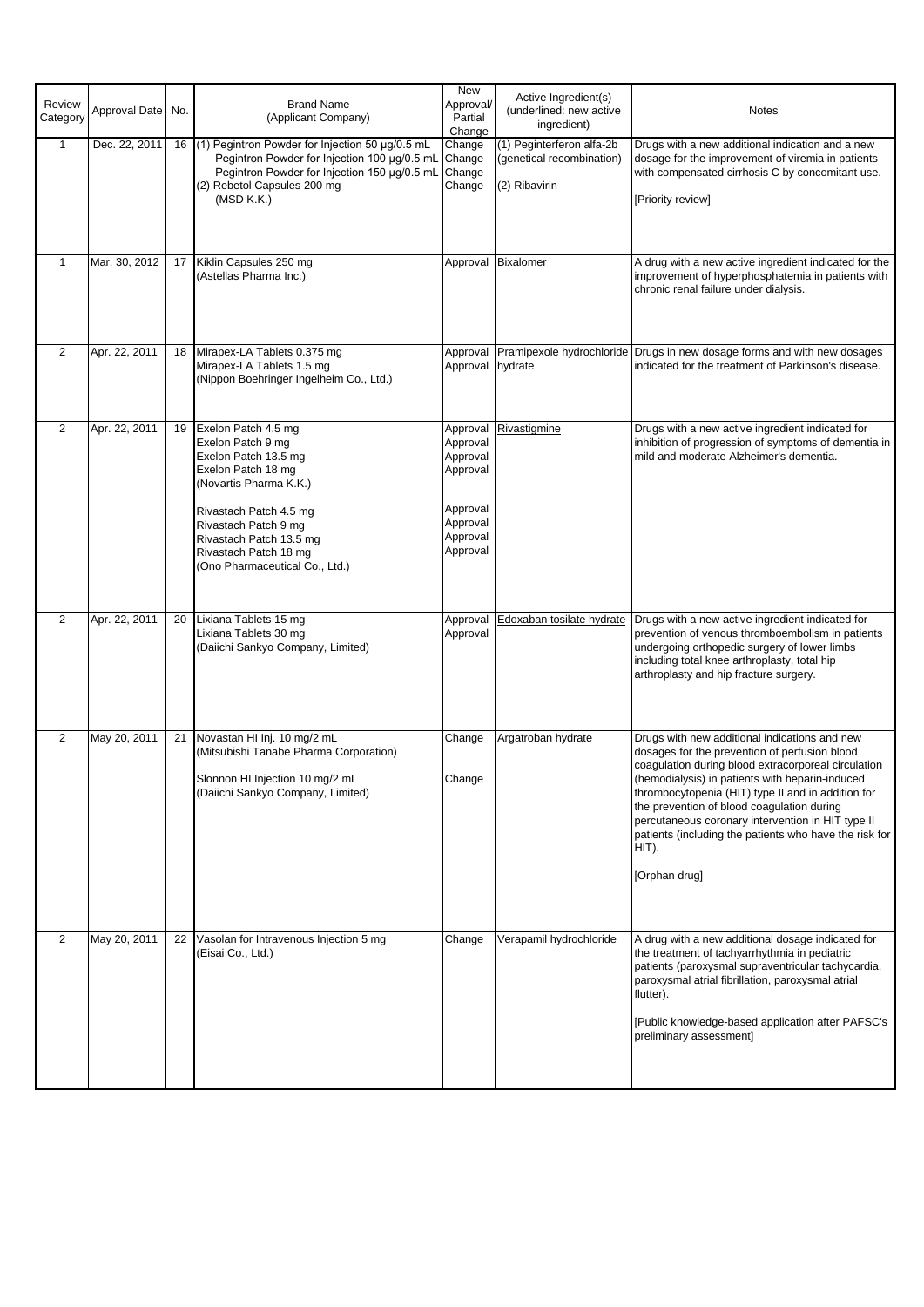| Review<br>Category | Approval Date | No. | <b>Brand Name</b><br>(Applicant Company)                                                                                                                                                                           | <b>New</b><br>Approval/<br>Partial<br>Change                       | Active Ingredient(s)<br>(underlined: new active<br>ingredient) | <b>Notes</b>                                                                                                                                                                                                                                                                                                                                                                                                                          |
|--------------------|---------------|-----|--------------------------------------------------------------------------------------------------------------------------------------------------------------------------------------------------------------------|--------------------------------------------------------------------|----------------------------------------------------------------|---------------------------------------------------------------------------------------------------------------------------------------------------------------------------------------------------------------------------------------------------------------------------------------------------------------------------------------------------------------------------------------------------------------------------------------|
| $\overline{2}$     | May 20, 2011  | 23  | Vasolan Tablets 40 mg<br>(Eisai Co., Ltd.)                                                                                                                                                                         | Change                                                             | Verapamil hydrochloride                                        | A drug with a new additional indication and a new<br>dosage for the treatment of tachyarrhythmia in<br>pediatric patients (atrial fibrillation, atrial flutter,<br>paroxysmal supraventricular tachycardia).<br>[Public knowledge-based application after PAFSC's<br>preliminary assessment]                                                                                                                                          |
| $\overline{2}$     | May 20, 2011  | 24  | Maintate Tablets 2.5<br>Maintate Tablets 5<br>Maintate Tablets 0.625<br>(Mitsubishi Tanabe Pharma Corporation)                                                                                                     | Change<br>Change<br>Change                                         | <b>Bisoprolol fumarate</b>                                     | Drugs with a new additional indication and new<br>dosages for the treatment of chronic heart failure<br>secondary to ischemic heart disease or dilated<br>cardiomyopathy in patients receiving basic<br>treatment with angiotensin converting enzyme<br>inhibitors or angiotensin II receptor antagonists,<br>diuretics, digitalis preparations, etc.<br>[Public knowledge-based application after PAFSC's<br>preliminary assessment] |
| 2                  | Jun. 16, 2011 | 25  | Depakene Tablets 100<br>Depakene Tablets 200<br>Depakene Fine Granules 20%<br>Depakene Fine Granules 40%<br>Depakene-R Tablets 100<br>Depakene-R Tablets 200<br>Depakene Syrup 5%<br>(Kyowa Hakko Kirin Co., Ltd.) | Change<br>Change<br>Change<br>Change<br>Change<br>Change<br>Change | Sodium valproate                                               | Drugs with a new additional indication and a new<br>dosage for prevention of migraine attack.<br>[Public knowledge-based application after PAFSC's<br>preliminary assessment]                                                                                                                                                                                                                                                         |
| $\overline{2}$     | Jun. 16, 2011 | 26  | Selenica-R Granules 40%<br>Selenica-R Tab.200 mg<br>Selenica-R Tab.400 mg<br>(Kowa Company, Ltd.)                                                                                                                  | Change<br>Change<br>Change                                         | Sodium valproate                                               | Drugs with a new additional indication and a new<br>dosage for prevention of migraine attack.                                                                                                                                                                                                                                                                                                                                         |
|                    | Jul. 1, 2011  |     | 27 Corebeta for Intravenous 12.5 mg<br>(Ono Pharmaceutical Co., Ltd.)                                                                                                                                              |                                                                    | Approval Landiolol hydrochloride                               | A drug with a new indication, a new dosage, and an<br>additional dosage form indicated for the<br>improvement of visualization of coronary arteries at<br>high heart rate in coronary angiography by<br>computed tomography.                                                                                                                                                                                                          |
| $\mathbf{2}$       | Dec. 22, 2011 | 28  | Plavix 25 mg Tablets<br>Plavix 75 mg Tablets<br>(Sanofi-Aventis K.K.)                                                                                                                                              | Change<br>Change                                                   | Clopidogrel sulfate                                            | Drugs with new additional indications for the<br>treatment of the following ischemic heart disease for<br>which percutaneous coronary intervention (PCI) is<br>applied:<br>stable angina and old myocardial infarction.                                                                                                                                                                                                               |
| 2                  | Jan. 18, 2012 | 29  | Azilva Tablets 20 mg<br>Azilva Tablets 40 mg<br>(Takeda Pharmaceutical Company Limited)                                                                                                                            | Approval<br>Approval                                               | <b>Azilsartan</b>                                              | Drugs with a new active ingredient indicated for the<br>treatment of hypertension.                                                                                                                                                                                                                                                                                                                                                    |
| 2                  | Jan. 18, 2012 | 30  | Xarelto Tablets 15 mg<br>Xarelto Tablets 10 mg<br>(Bayer Yakuhin, Ltd.)                                                                                                                                            | Approval                                                           | Approval Rivaroxaban                                           | Drugs with a new active ingredient indicated for the<br>prevention of ischemic stroke and systemic<br>embolism in patients with nonvalvular atrial<br>fibrillation.                                                                                                                                                                                                                                                                   |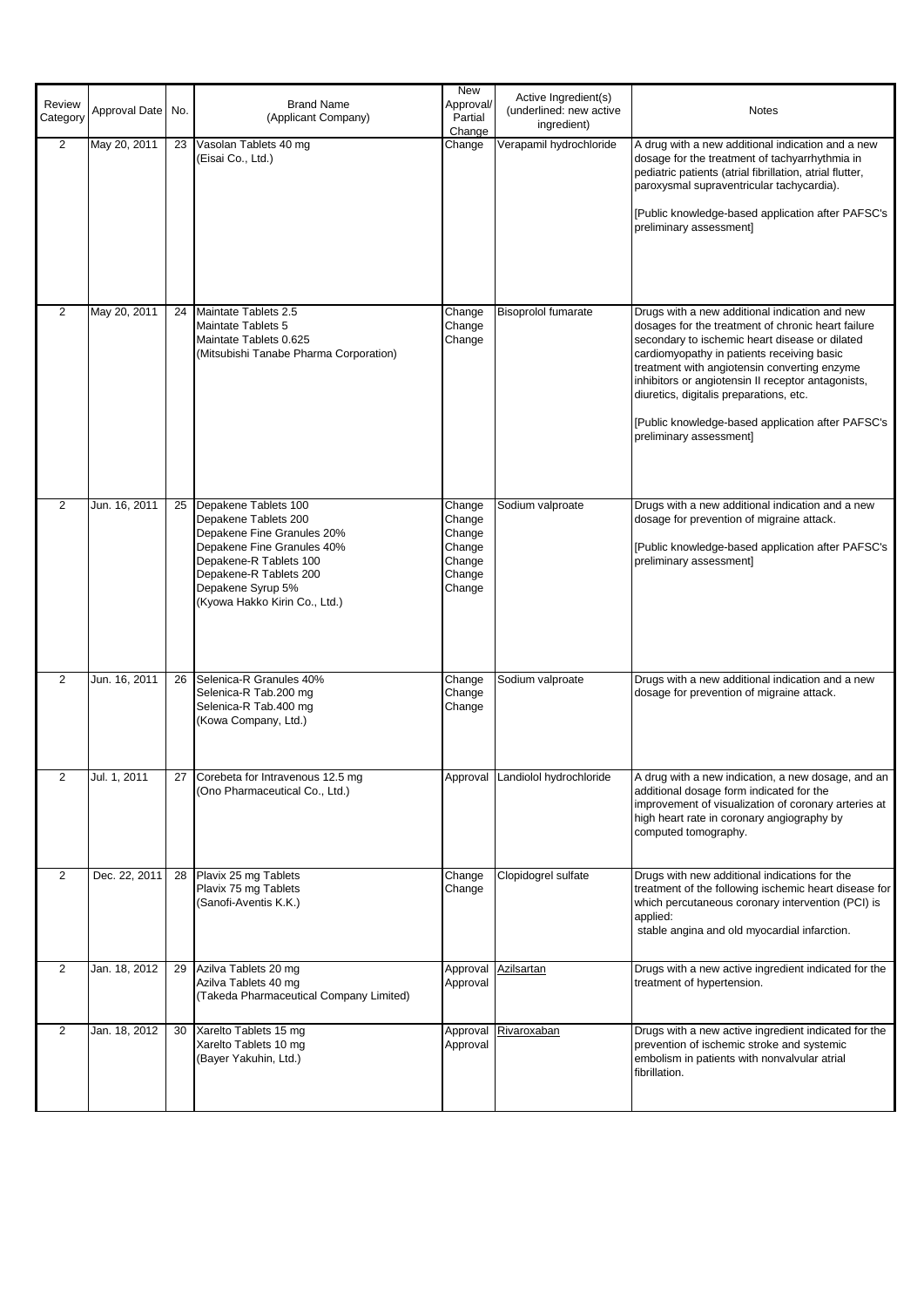|                    |                   |    |                                                                                                                                                                                | New                                    | Active Ingredient(s)                          |                                                                                                                                                                                                                                                                                                                                         |
|--------------------|-------------------|----|--------------------------------------------------------------------------------------------------------------------------------------------------------------------------------|----------------------------------------|-----------------------------------------------|-----------------------------------------------------------------------------------------------------------------------------------------------------------------------------------------------------------------------------------------------------------------------------------------------------------------------------------------|
| Review<br>Category | Approval Date No. |    | <b>Brand Name</b><br>(Applicant Company)                                                                                                                                       | Approval/<br>Partial<br>Change         | (underlined: new active<br>ingredient)        | Notes                                                                                                                                                                                                                                                                                                                                   |
| $\overline{2}$     | Mar. 30, 2012     | 31 | Apokyn Subcutaneous Injection 30 mg<br>(Kyowa Hakko Kirin Co., Ltd.)                                                                                                           |                                        | Approval Apomorphine<br>hydrochloride hydrate | A drug with a new active ingredient indicated for the<br>treatment of "off" episodes associated with<br>Parkinson's disease (when levodopa-containing<br>products that are frequently administered and other<br>anti-Parkinson drugs at increased doses are not<br>sufficiently effective).<br>[Orphan drug]                            |
| $3 - 1$            | Apr. 22, 2011     |    | 32 Lexapro Tablets 10 mg<br>(Mochida Pharmaceutical Co., Ltd.)                                                                                                                 |                                        | Approval Escitalopram oxalate                 | A drug with a new active ingredient indicated for the<br>treatment of depression.                                                                                                                                                                                                                                                       |
| $3 - 1$            | Jul. 1, 2011      | 33 | Fostoin 750mg for injection<br>(Nobelpharma Co., Ltd.)                                                                                                                         | Approval                               | Fosphenytoin sodium<br>hydrate                | A drug with a new active ingredient indicated for:<br>1. treatment of status epilepticus<br>2. prevention of seizures occurring in connection<br>with neurosurgery, and/or consciousness disorder<br>(head trauma, etc.)<br>3. temporary substitution of oral phenytoin therapy<br>in epilepsy patients.                                |
| $3 - 1$            | Jul. 1, 2011      |    | 34   Lamictal Tablets 25 mg<br>Lamictal Tablets 100 mg<br>(GlaxoSmithKline K.K.)                                                                                               | Change<br>Change                       | Lamotrigine                                   | Drugs with a new additional indication and a new<br>dosage for the prevention of recurrence/relapse of<br>mood episodes in patients with bipolar disorder.                                                                                                                                                                              |
| $3 - 1$            | Jul. 1, 2011      | 35 | Gabapen Tablets 200 mg<br>Gabapen Tablets 300 mg<br>Gabapen Tablets 400 mg<br>Gabapen Syrop 5%<br>(Pfizer Japan Inc.)                                                          | Change<br>Change<br>Change<br>Approval | Gabapentine                                   | Drugs with a new additional pediatric dosage and an<br>additional dosage form indicated for use as an<br>adjunctive therapy with other antiepileptic drugs to<br>treat partial seizures (including secondary<br>generalized seizures) in patients with epilepsy who<br>have not responded sufficiently to other antiepileptic<br>drugs. |
| $3 - 1$            | Sep. 26, 2011     | 36 | Venoglobulin IH 5% I.V. 0.5 g/10 mL<br>Venoglobulin IH 5% I.V. 1 g/20 mL<br>Venoglobulin IH 5% I.V. 2.5 g/50 mL<br>Venoglobulin IH 5% I.V. 5 g/100 mL<br>(Benesis Corporation) | Change<br>Change<br>Change<br>Change   | human normal<br>immunoglobulin                | Polyethylene glycol treated Drugs with a new additional indication for the<br>treatment of generalized myasthenia gravis (for use<br>only in patients who have not sufficiently responded<br>to steroids or other immunosuppressants).<br>[Orphan drug]                                                                                 |
| $3 - 1$            | Sep. 26, 2011     |    | 37 Imusera Capsules 0.5 mg<br>(Mitsubishi Tanabe Pharma Corporation)<br>Gilenya Capsules 0.5 mg<br>(Novartis Pharma K.K.)                                                      | Approval<br>Approval                   | Fingolimod hydrochloride                      | Drugs with a new active ingredient indicated for the<br>prevention of relapse and for delaying the<br>accumulation of physical disability in multiple<br>sclerosis.<br>[Orphan drug]                                                                                                                                                    |
| $3 - 1$            | Nov. 25, 2011     | 38 | Modiodal Tablets 100 mg<br>(Alfresa Pharma Corporation)                                                                                                                        | Change                                 | Modafinil                                     | A drug with a new additional indication for the<br>treatment of excessive daytime sleepiness in<br>patients with obstructive sleep apnea syndrome who<br>receive treatment of airway obstruction with<br>continuous positive airway pressure (CPAP)<br>therapy, etc.                                                                    |
| $3 - 1$            | Jan. 18, 2012     | 39 | Lunesta Tablets 1 mg<br>Lunesta Tablets 2 mg<br>Lunesta Tablets 3 mg<br>(Eisai Co., Ltd.)                                                                                      | Approval<br>Approval<br>Approval       | Eszopiclone                                   | Drugs with a new active ingredient indicated for the<br>treatment of insomnia.                                                                                                                                                                                                                                                          |
| $3 - 1$            | Jan. 18, 2012     | 40 | Regnite Tablets 300 mg<br>(Astellas Pharma Inc.)                                                                                                                               |                                        | Approval Gabapentin enacarbil                 | A drug with a new active ingredient indicated for the<br>treatment of moderate to severe idiopathic restless<br>legs syndrome.                                                                                                                                                                                                          |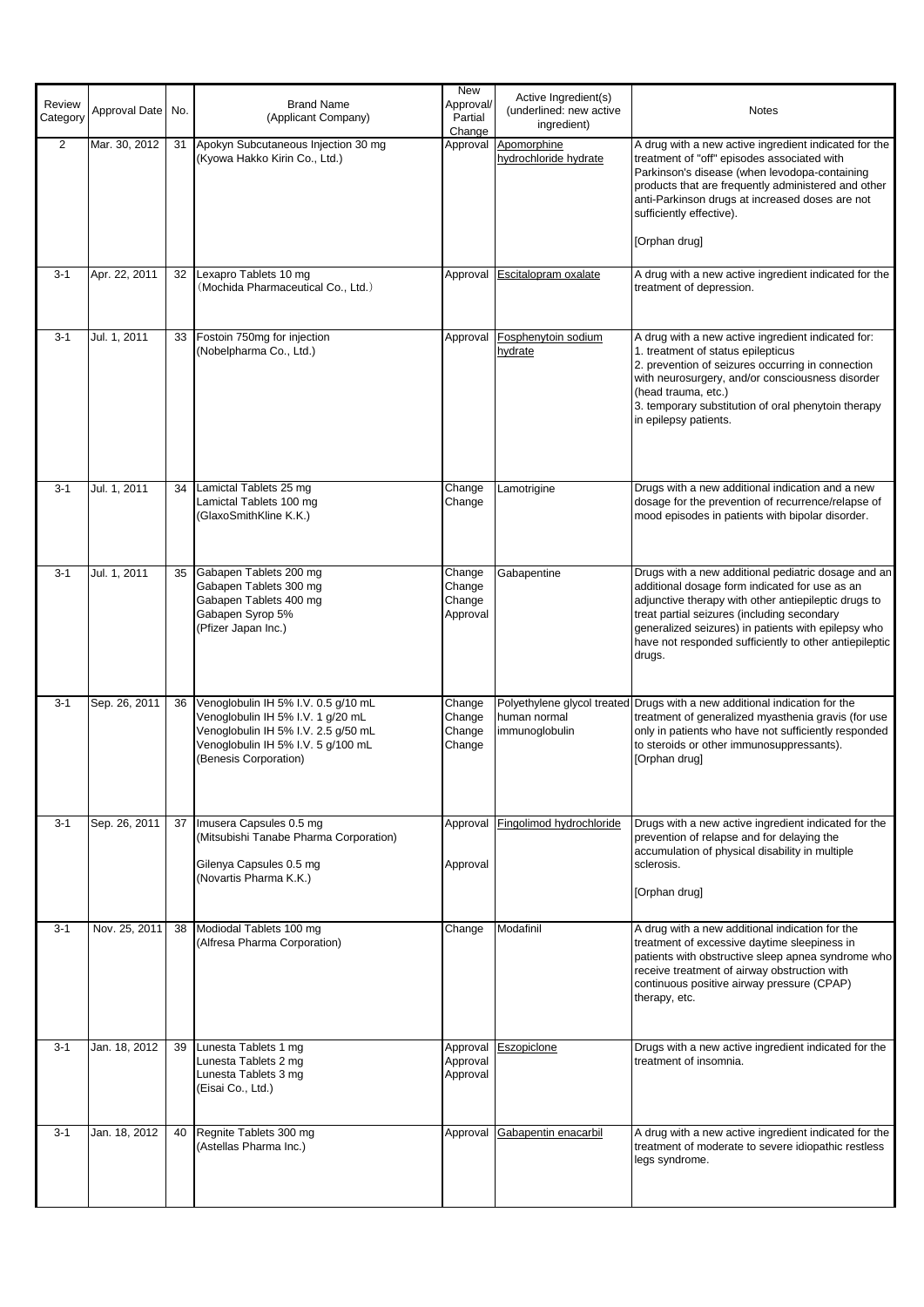| Review<br>Category | Approval Date No. |    | <b>Brand Name</b><br>(Applicant Company)                                                                                                                                                                                                                                               | <b>New</b><br>Approval/<br>Partial<br>Change                                                   | Active Ingredient(s)<br>(underlined: new active<br>ingredient) | <b>Notes</b>                                                                                                                                                                             |
|--------------------|-------------------|----|----------------------------------------------------------------------------------------------------------------------------------------------------------------------------------------------------------------------------------------------------------------------------------------|------------------------------------------------------------------------------------------------|----------------------------------------------------------------|------------------------------------------------------------------------------------------------------------------------------------------------------------------------------------------|
| $3 - 1$            | Jan. 18, 2012     |    | 41 [1] Abilify Tablets 3 mg<br>Abilify Tablets 6 mg<br>Abilify Tablets 12 mg<br>Abilify Powder 1%<br>Abilify Oral Solution 0.1%<br>[2] Abilify OD Tablets 3 mg<br>Abilify OD Tablets 6 mg<br>Abilify OD Tablets 12 mg<br>Abilify OD Tablets 24 mg<br>(Otsuka Pharmaceutical Co., Ltd.) | Change<br>Change<br>Change<br>Change<br>Change<br>Approval<br>Approval<br>Approval<br>Approval | Aripiprazole                                                   | Drugs with a new additional indication and a new<br>dosage in new dosage forms for the improvement of<br>manic symptoms in patients with bipolar disorder.                               |
| $3 - 1$            | Feb. 22, 2012     | 42 | Zyprexa Tablets 2.5 mg<br>Zyprexa Tablets 5 mg<br>Zyprexa Tablets 10 mg<br>Zyprexa Fine Granule 1%<br>Zyprexa Zydis Tablets 5 mg<br>Zyprexa Zydis Tablets 10 mg<br>(Eli Lilly Japan K.K.)                                                                                              | Change<br>Change<br>Change<br>Change<br>Change<br>Change                                       | Olanzapine                                                     | Drugs with a new additional indication and a new<br>dosage for the improvement of depressive<br>symptoms in patients with bipolar disorder.                                              |
| $3 - 1$            | Feb. 22, 2012     | 43 | Cymbalta Capsules 20 mg<br>Cymbalta Capsules 30 mg<br>(Shionogi & Co., Ltd.)                                                                                                                                                                                                           | Change<br>Change                                                                               | Duloxetine hydrochloride                                       | Drugs with a new additional indication for the<br>treatment of pain associated with diabetic<br>neuropathy.                                                                              |
| $3 - 2$            | Jan. 18, 2012     | 44 | Aiphagan Ophthalmic Solution 0.1%<br>(Senju Pharmaceutical Co., Ltd.)                                                                                                                                                                                                                  | Approval                                                                                       | <b>Brimonidine tartrate</b>                                    | A drug with a new active ingredient indicated for the<br>treatment of glaucoma and ocular hypertension<br>when other glaucoma drugs are not sufficiently<br>effective or cannot be used. |
| $3 - 2$            | Jan. 18, 2012     | 45 | Emla Cream<br>(Sato Pharmaceutical Co., Ltd.)                                                                                                                                                                                                                                          |                                                                                                | Approval Lidocaine/propitocaine                                | A new combination drug with a new active<br>ingredient indicated for the relief of pain in skin laser<br>radiation therapy.                                                              |
| $3 - 2$            | Jan. 18, 2012     | 46 | OxyFast Injection 10 mg<br>OxyFast Injection 50 mg<br>(Shionogi & Co., Ltd.)                                                                                                                                                                                                           | Approval<br>Approval                                                                           | Oxycodone hydrochloride<br>hydrate                             | Drugs with a new route of administration indicated<br>for analgesia in various types of cancer with<br>moderate to severe pain.                                                          |
| $3 - 2$            | Apr. 22, 2011     | 47 | Suprane Liquid for Inhalation<br>(Baxter Limited)                                                                                                                                                                                                                                      |                                                                                                | Approval Desflurane                                            | A drug with a new active ingredient indicated for the<br>maintenance of general anesthesia.                                                                                              |
| $3-2$              | Apr. 22, 2011     | 48 | <b>Tramcet Combination Tablets</b><br>(Janssen Pharmaceutical K.K.)                                                                                                                                                                                                                    | Approval                                                                                       | Tramadol hydrochloride/<br>acetaminophen                       | A new combination drug indicated for analgesia of<br>chronic non-cancer pain and pain after tooth<br>extraction which are not managed by treatments<br>with non-opioid analgesics.       |
| $3 - 2$            | Apr. 22, 2011     | 49 | Popscaine 0.5% Inj. 50 mg/10 mL<br>Popscaine 0.5% Inj. syringe 50 mg/10 mL<br>Popscaine 0.25% Inj. 25 mg/10 mL<br>Popscaine 0.25% Inj. syringe 25 mg/10 mL<br>(Maruishi Pharmaceutical Co., Ltd.)                                                                                      | Approval<br>Approval<br>Change<br>Change                                                       | Levobupivacaine<br>hydrochloride                               | Drugs with a new route of administration, a new<br>additional indication and new dosages indicated for<br>conduction anesthesia.                                                         |
| 4                  | Apr. 22, 2011     | 50 | Finibax 0.25 g IV Solution<br>Finibax 0.25 g IV Solution Kit<br>(Shionogi & Co., Ltd.)                                                                                                                                                                                                 | Change<br>Change                                                                               | Doripenem hydrate                                              | Drugs with a new dosage that enables high-dose (1<br>g three times daily) use.                                                                                                           |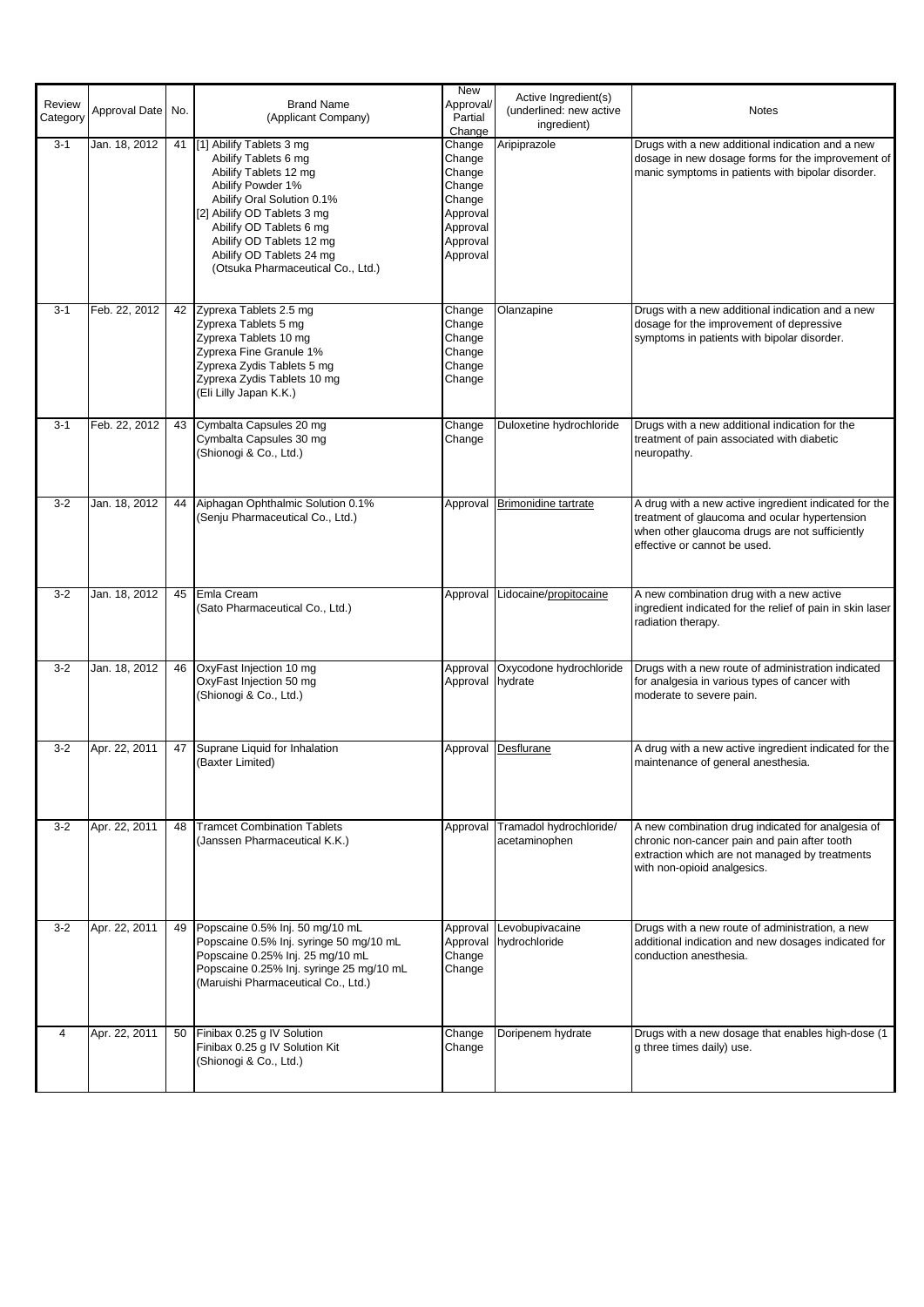| Review<br>Category | Approval Date | No. | <b>Brand Name</b><br>(Applicant Company)                                                                                                                    | New<br>Approval/<br>Partial<br>Change | Active Ingredient(s)<br>(underlined: new active<br>ingredient) | <b>Notes</b>                                                                                                                                                                                                                                                                                                                                                                                          |
|--------------------|---------------|-----|-------------------------------------------------------------------------------------------------------------------------------------------------------------|---------------------------------------|----------------------------------------------------------------|-------------------------------------------------------------------------------------------------------------------------------------------------------------------------------------------------------------------------------------------------------------------------------------------------------------------------------------------------------------------------------------------------------|
| 4                  | May 20, 2011  |     | 51 Rifadin Capsules 150 mg<br>(Daiichi Sankyo Company, Limited)<br>Rifampicin Capsules 150 mg "Sandoz"<br>(Sandoz K.K.)                                     | Change<br>Change                      | Rifampicin                                                     | Drugs with a new additional indication and a new<br>dosage for the treatment of nontuberculous<br>mycobacteriosis including Mycobacterium avium<br>complex (MAC) infection.<br>[Public knowledge-based application after PAFSC's<br>preliminary assessment]                                                                                                                                           |
| 4                  | May 20, 2011  |     | 52 Foscarvir Infusion Solution 24 mg/mL<br>(AstraZeneca K.K.)                                                                                               | Change                                | Foscarnet sodium hydrate                                       | A drug with new additional indications and a new<br>dosage for the treatment of cytomegalovirus viremia<br>and cytomegalovirus infection in patients<br>undergoing hematopoietic stem cell transplantation.                                                                                                                                                                                           |
| 4                  | May 20, 2011  | 53  | Esanbutol Tablets 125 mg<br>Esanbutol Tablets 250 mg<br>(Sandoz K.K.)<br>Ebutol 125 mg Tablets<br>Ebutol 250 mg Tablets<br>(Kaken Pharmaceutical Co., Ltd.) | Change<br>Change<br>Change<br>Change  | Ethambutol hydrochloride                                       | Drugs with a new additional indication and a new<br>dosage for the treatment of nontuberculous<br>mycobacteriosis including Mycobacterium avium<br>complex (MAC) infection.<br>[Public knowledge-based application after PAFSC's<br>preliminary assessment]                                                                                                                                           |
| 4                  | Jul. 1, 2011  | 54  | Cubicin IV 350 mg<br>(MSD K.K.)                                                                                                                             | Approval                              | Daptomycin                                                     | A drug with a new active ingredient indicated for the<br>treatment of sepsis, infective endocarditis, deep skin<br>infection, secondary infection of trauma, burn, and<br>surgical wounds, and secondary infection of erosion<br>and ulcer caused by daptomycin-sensitive<br>methicillin-resistant Staphylococcus aureus<br>(MRSA).                                                                   |
| 4                  | Jul. 1, 2011  | 55  | Zithromac Tablets 250 mg<br>(Pfizer Japan Inc.)<br>Zithromac Intravenous Use 500 mg                                                                         | Change<br>Approval                    | Azithromycin hydrate                                           | A drug with a new additional indication for<br>Legionella pneumophila as applicable<br>microorganism.<br>A drug with a new route of administration indicated                                                                                                                                                                                                                                          |
|                    |               |     | (Pfizer Japan Inc.)                                                                                                                                         |                                       |                                                                | for the treatment of pneumonia.                                                                                                                                                                                                                                                                                                                                                                       |
| 4                  | Aug. 17, 2011 | 56  | Gracevit Tablets 50 mg<br><b>Gracevit Fine Granules 10%</b><br>(Daiichi Sankyo Company, Limited)                                                            | Change<br>Change                      | Sitafloxacin hydrate                                           | Drugs with a new dosage indicated for the treatment<br>of pharyngitis and laryngitis, tonsillitis (including<br>peritonsiliitis and peritonsillar abscess), acute<br>bronchitis, pneumonia, secondary infection of<br>chronic respiratory disease, cystitis, pyelonephritis,<br>urethritis, cervicitis, otitis media, sinusitis,<br>periodontal inflammation, pericoronitis, and jaw<br>inflammation. |
| 4                  | Sep. 26, 2011 |     | 57 Telavic 250 mg Tablet<br>(Mitsubishi Tanabe Pharma Corporation)                                                                                          | Approval                              | Telaprevir                                                     | A drug with a new active ingredient indicated for the<br>improvement of viremia in serogroup 1 (genotype I<br>[1a] or II [1b]) chronic hepatitis C in:<br>(1) untreated patients with high blood HCV RNA; or<br>(2) patients who did not respond to, or in whom the<br>symptom relapsed with, interferon monotherapy or<br>interferon-ribavirin combination therapy.<br>[Priority review]             |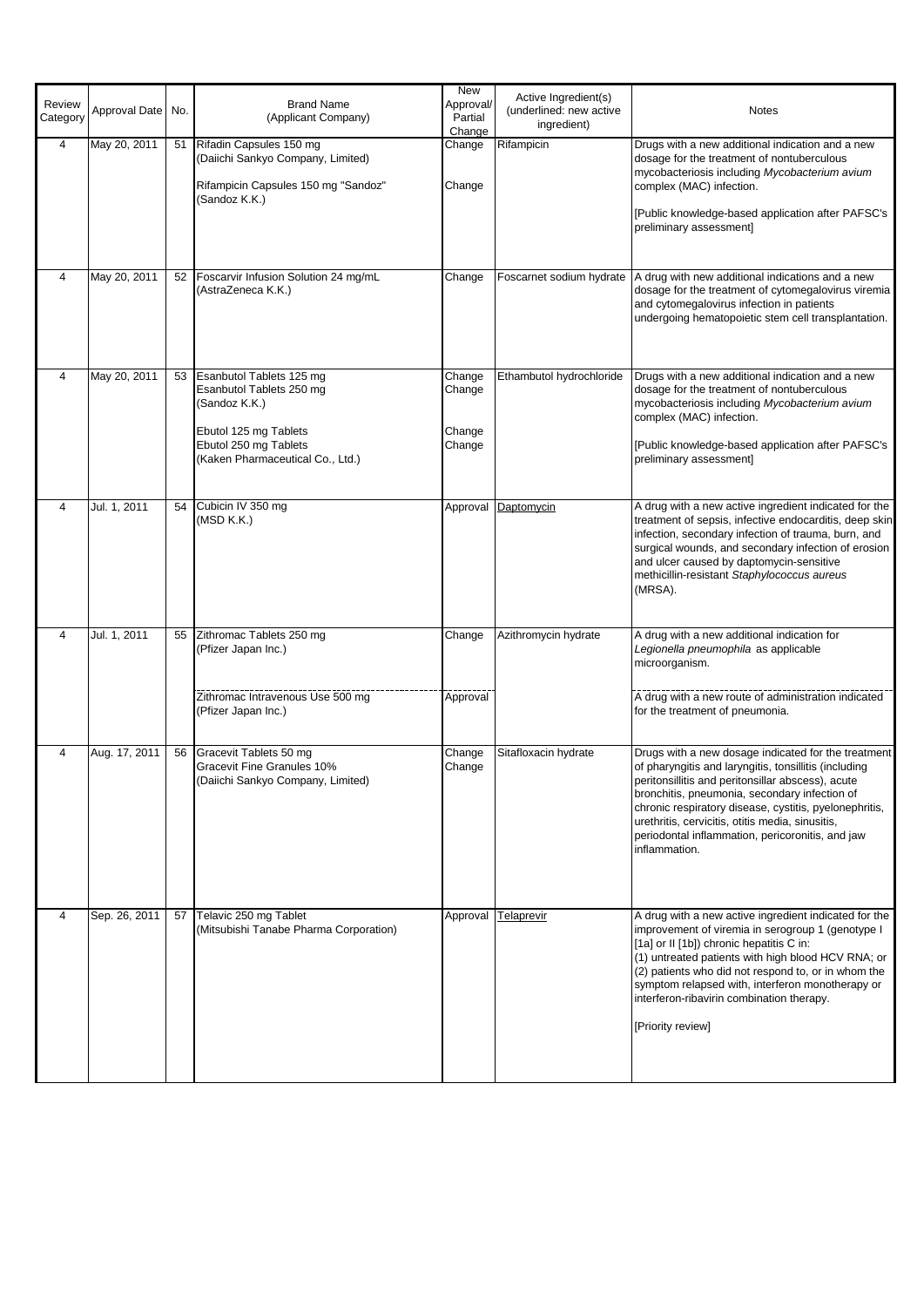| Review<br>Category | Approval Date No. |    | <b>Brand Name</b><br>(Applicant Company)                                                                                                                                                                                                                                               | <b>New</b><br>Approval/<br>Partial<br>Change                                 | Active Ingredient(s)<br>(underlined: new active<br>ingredient) | <b>Notes</b>                                                                                                                                                                                                                                                                                                                  |
|--------------------|-------------------|----|----------------------------------------------------------------------------------------------------------------------------------------------------------------------------------------------------------------------------------------------------------------------------------------|------------------------------------------------------------------------------|----------------------------------------------------------------|-------------------------------------------------------------------------------------------------------------------------------------------------------------------------------------------------------------------------------------------------------------------------------------------------------------------------------|
| $\overline{4}$     | Sep. 26, 2011     |    | 58 Itrizole Oral Solution 1%<br>(Janssen Pharmaceutical K.K.)                                                                                                                                                                                                                          | Change                                                                       | Itraconazole                                                   | A drug with new indications for (1) the treatment of<br>fungal infection, (2) the treatment of febrile<br>neutropenia with suspected fungal infection, and (3)<br>the prevention of deep mycosis in patients with<br>hematologic malignancy or hematopoietic stem cell<br>transplantation in whom neutropenia is anticipated. |
| $\overline{4}$     | Nov. 25, 2011     | 59 | Diflucan Intravenous Solution 50 mg<br>Diflucan Intravenous Solution 100 mg<br>Diflucan Intravenous Solution 200 mg<br>Diflucan Capsules 50 mg<br>Diflucan Capsules 100 mg<br>(Pfizer Japan Inc.)                                                                                      | Change<br>Change<br>Change<br>Change<br>Change                               | Fluconazole                                                    | Drugs with a new additional pediatric dosage and a<br>new additional indication for the prevention of deep<br>mycosis in patients with hematopoietic stem cell<br>transplantation.<br>[Public knowledge-based application after PAFSC's<br>preliminary assessment]                                                            |
| $\overline{4}$     | Dec. 22, 2011     | 60 | Claforan Injection 0.5 g<br>Claforan Injection 1 g<br>(Sanofi-Aventis K.K.)<br>Cefotax Injection 0.5 g<br>Cefotax Injection 1 g<br>(Sanofi-Aventis Nichi-Iko K.K.)                                                                                                                     | Change<br>Change<br>Change<br>Change                                         | Cefotaxime sodium                                              | Drugs with a new dosage for the treatment of<br>pediatric purulent meningitis.<br>[Public knowledge-based application after PAFSC's<br>preliminary assessment]                                                                                                                                                                |
| $\overline{4}$     | Jan. 18, 2012     | 61 | Samtirel Oral Suspension 15%<br>(GlaxoSmithKline K.K.)                                                                                                                                                                                                                                 | Approval                                                                     | Atovaquone                                                     | A drug with a new active ingredient indicated for the<br>treatment and prevention of Pneumocystis<br>pneumonia.<br>[Priority review]                                                                                                                                                                                          |
| 4                  | Jan. 18, 2012     | 62 | Cancidas for Intravenous Drip Infusion 50 mg<br>Cancidas for Intravenous Drip Infusion 70 mg<br>(MSD K.K.)                                                                                                                                                                             | Approval<br>Approval                                                         | Caspofungin acetate                                            | Drugs with a new active ingredient indicated for the<br>treatment of febrile neutropenia suspected of a<br>fungal infection and fungal infections due to<br>Candida or Aspergillus (esophageal candidiasis,<br>invasive candidiasis, aspergillosis).                                                                          |
| 4                  | Feb. 22, 2012     |    | 63 Sawacillin Fine Granules 10%<br>Sawacillin Capsules 125<br>Sawacillin Capsules 250<br>Sawacillin Tablets 250<br>(Astellas Pharma Inc.)<br>Pasetocin Fine Granules 10%<br>Pasetocin Capsules 125<br>Pasetocin Capsules 250<br>Pasetocin Tablets 250<br>(Kyowa Hakko Kirin Co., Ltd.) | Change<br>Change<br>Change<br>Change<br>Change<br>Change<br>Change<br>Change | Amoxicillin hydrate                                            | Drugs with a revised maximum dosage for pediatric<br>patients indicated for the treatment of infections<br>except Helicobacter pylori infection.<br>[Public knowledge-based application after PAFSC's<br>preliminary assessment]                                                                                              |
| $\overline{4}$     | Feb. 22, 2012     | 64 | Penicillin G Potassium 200000 Units for Injection<br>Penicillin G Potassium 1000000 Units for<br>Injection<br>(Meiji Seika Pharma Co., Ltd.)                                                                                                                                           | Change<br>Change                                                             | Benzylpenicillin potassium                                     | Drugs with a new route of administration and a new<br>dosage for a new additional indication for the<br>treatment of syphilis.<br>[Public knowledge-based application after PAFSC's<br>preliminary assessment]                                                                                                                |
| 4                  | Mar. 21, 2012     | 65 | Flagyl Oral Tablet 250 mg<br>Flagyl Vaginal Tablet 250 mg<br>(Shionogi & Co., Ltd.)                                                                                                                                                                                                    | Change<br>Change                                                             | Metronidazole                                                  | Drugs with a new indication and new dosages for<br>the treatment of bacterial vaginosis.<br>[Public knowledge-based application after PAFSC's<br>preliminary assessment]                                                                                                                                                      |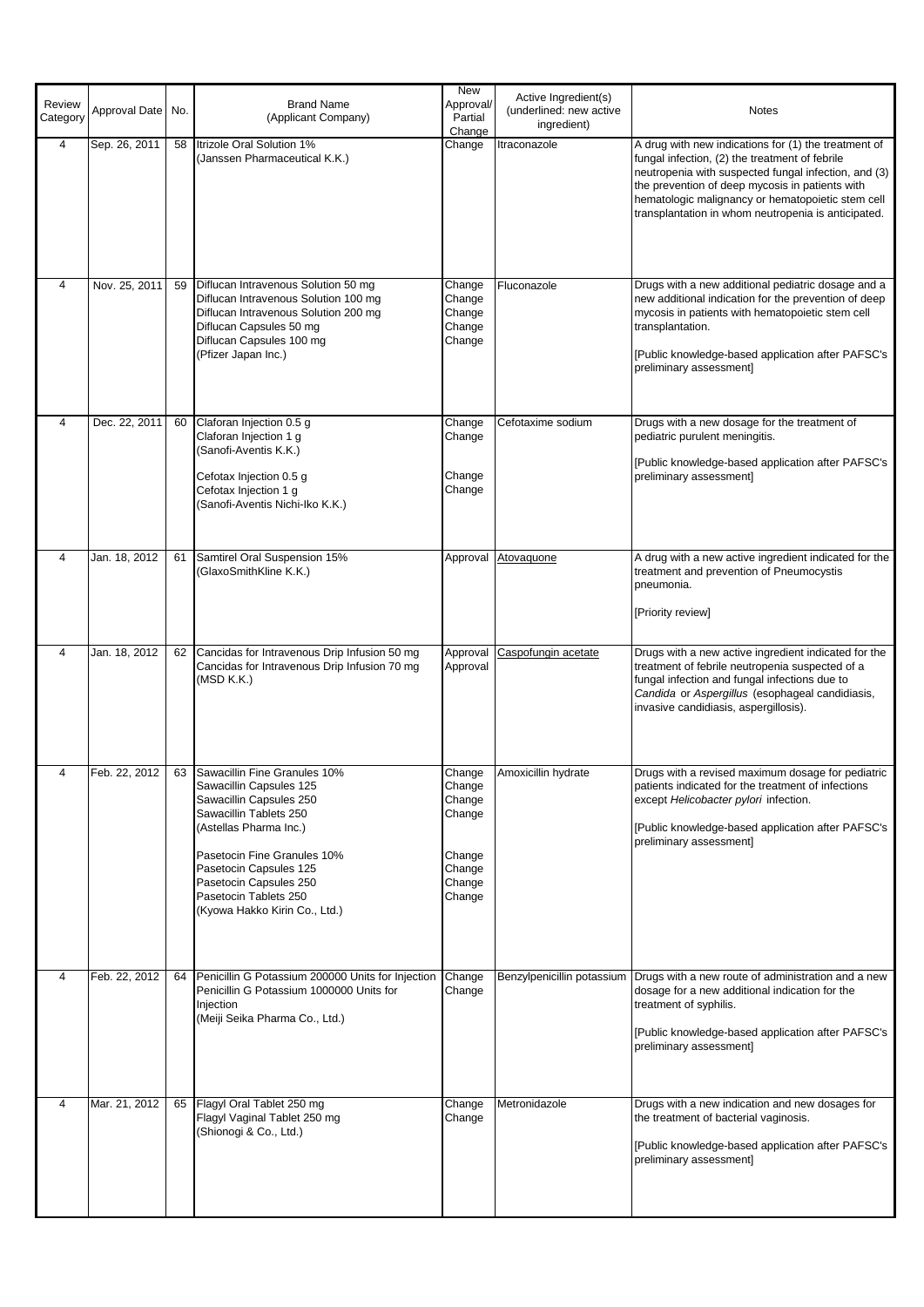| Review<br>Category | Approval Date No. |    | <b>Brand Name</b><br>(Applicant Company)                                                              | <b>New</b><br>Approval/<br>Partial<br>Change | Active Ingredient(s)<br>(underlined: new active<br>ingredient) | <b>Notes</b>                                                                                                                                                                                                                                                                                                                                                                                                                                                                                                                                                                      |
|--------------------|-------------------|----|-------------------------------------------------------------------------------------------------------|----------------------------------------------|----------------------------------------------------------------|-----------------------------------------------------------------------------------------------------------------------------------------------------------------------------------------------------------------------------------------------------------------------------------------------------------------------------------------------------------------------------------------------------------------------------------------------------------------------------------------------------------------------------------------------------------------------------------|
| 5                  | May 20, 2011      | 66 | Anti-D Globulin for I.M. Injection<br>1000 "Nichiyaku"<br>(Nihon Pharmaceutical Co., Ltd.)            | Change                                       | Dry anti-Rho(D) immune<br>human globulin                       | A drug with a new indication and a new dosage for<br>the prevention of sensitization to the D(Rho) factor<br>in women who are D(Rho) negative and are not<br>already sensitized to the D(Rho) factor, to be used<br>at around 28 weeks of pregnancy or in the case of<br>possible sensitization such as after delivery,<br>miscarriage, artificial abortion, ectopic pregnancy,<br>testing/procedure during pregnancy (e.g.,<br>amniocentesis, external cephalic version) or<br>abdominal bruise.<br>[Public knowledge-based application after PAFSC's<br>preliminary assessment] |
| 5                  | May 20, 2011      | 67 | Anti-D Human Immunoglobulin I.M.<br>1000-Benesis<br>(Benesis Corporation)                             | Change                                       | Dry anti-Rho(D) immune<br>human globulin                       | A drug with a new indication and a new dosage for<br>the prevention of sensitization to the D(Rho) factor<br>in women who are D(Rho) negative and are not<br>already sensitized to the D(Rho) factor, to be used<br>at around 28 weeks of pregnancy or in the case of<br>possible sensitization such as after delivery,<br>miscarriage, artificial abortion, ectopic pregnancy,<br>testing/procedure during pregnancy (e.g.,<br>amniocentesis, external cephalic version) or<br>abdominal bruise.<br>[Public knowledge-based application after PAFSC's<br>preliminary assessment] |
| 5                  | May 20, 2011      | 68 | Gonalef for Subcutaneous Injection 150<br>(Merck Serono Co., Ltd.)                                    | Change                                       | Follitropin alfa (genetical<br>recombination)                  | A drug with a new additional indication and a new<br>dosage for induction of ovulation in patients with<br>anovulation and infrequent ovulation associated with<br>hypothalamic-pituitary dysfunction or polycystic<br>ovarian syndrome.                                                                                                                                                                                                                                                                                                                                          |
| 5                  | May 20, 2011      | 69 | Leuplin for Injection 1.88<br>Leuplin for Injection 3.75<br>(Takeda Pharmaceutical Company Limited)   | Change<br>Change                             | Leuprorelin acetate                                            | Drugs with a new additional dosage indicated for the<br>treatment of central precocious puberty.<br>[Public knowledge-based application after PAFSC's<br>preliminary assessment]                                                                                                                                                                                                                                                                                                                                                                                                  |
| 5                  | Jul. 1, 2011      |    | 70 Betanis Tablet 25 mg<br>Betanis Tablet 50 mg<br>(Astellas Pharma Inc.)                             | Approval<br>Approval                         | Mirabegron                                                     | Drugs with a new active ingredient indicated for the<br>treatment of urinary urgency, urinary frequency, and<br>urge urinary incontinence associated with overactive<br>bladder.                                                                                                                                                                                                                                                                                                                                                                                                  |
| 5                  | Nov. 25, 2011     | 71 | L'estrogel 0.06%<br>(Shiseido Company, Limited)                                                       | Change                                       | Estradiol                                                      | A drug with a new dosage. This drug is indicated for<br>the treatment of vasomotor symptoms (hot flush and<br>sweating) associated with menopausal disorder and<br>ovarian deficiency symptoms.                                                                                                                                                                                                                                                                                                                                                                                   |
| 5                  | Mar. 30, 2012     | 72 | Minirinmelt OD Tablets 120 µg<br>Minirinmelt OD Tablets 240 µg<br>(Ferring Pharmaceuticals Co., Ltd.) | Approval hydrate                             | Approval Desmopressin acetate                                  | Drugs with a new route of administration indicated<br>for the treatment of nocturnal enuresis associated<br>with decreased urine osmolality or urinary specific<br>gravity.                                                                                                                                                                                                                                                                                                                                                                                                       |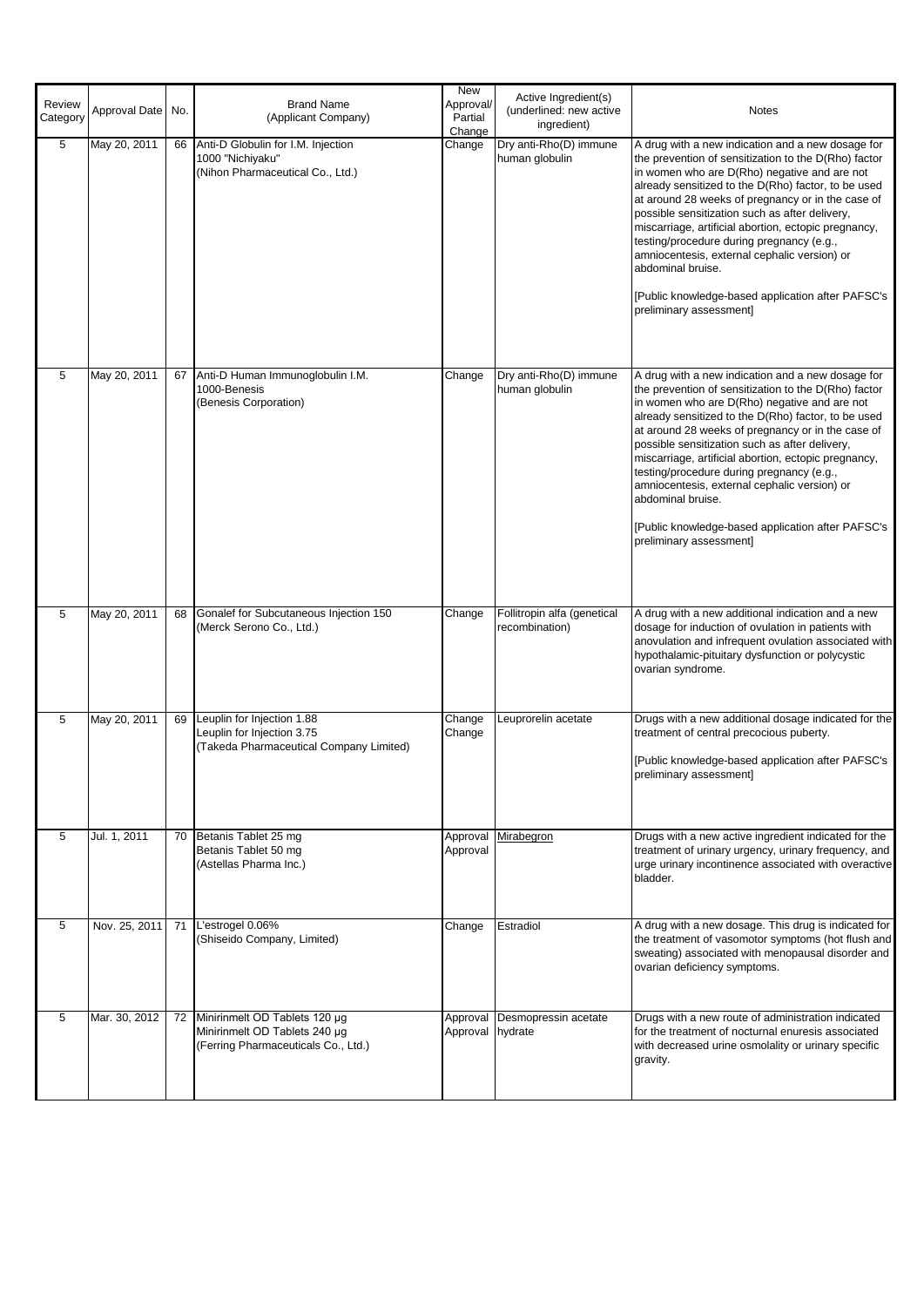| Review<br>Category | Approval Date | No. | <b>Brand Name</b><br>(Applicant Company)                                                                                     | New<br>Approval/<br>Partial<br>Change | Active Ingredient(s)<br>(underlined: new active<br>ingredient) | <b>Notes</b>                                                                                                                                                                                                                                                                                                                                                                                                                                                                                                                               |
|--------------------|---------------|-----|------------------------------------------------------------------------------------------------------------------------------|---------------------------------------|----------------------------------------------------------------|--------------------------------------------------------------------------------------------------------------------------------------------------------------------------------------------------------------------------------------------------------------------------------------------------------------------------------------------------------------------------------------------------------------------------------------------------------------------------------------------------------------------------------------------|
| $6 - 1$            | May 20, 2011  |     | 73 Imuran Tablets 50 mg<br>(GlaxoSmithKline K.K.)<br>Azanin Tablets 50 mg<br>(Mitsubishi Tanabe Pharma Corporation)          | Change<br>Change                      | Azathioprine                                                   | Drugs with new additional indications and a new<br>dosage for the treatment of the following treatment-<br>resistant rheumatic diseases:<br>systemic vasculitis (e.g., microscopic polyangiitis,<br>Wegener granulomatosis, polyarteritis nodosa,<br>Churg-Strauss syndrome, aortitis syndrome),<br>systemic lupus erythematosus (SLE), polymyositis,<br>dermatomyositis, pachyderma, mixed connective<br>tissue disease and refractory rheumatic disease.<br>[Public knowledge-based application after PAFSC's<br>preliminary assessment] |
| $6 - 1$            | Jul. 1, 2011  | 74  | Allelock Granule 0.5%<br>(Kyowa Hakko Kirin Co., Ltd.)                                                                       | Approval                              |                                                                | Olopatadine hydrochloride   A drug with an additional dosage form of granules<br>and with a new additional pediatric dosage indicated<br>for the treatment of allergic rhinitis, urticaria, and<br>itching associated with skin disease<br>(eczema/dermatitis and pruritus cutaneous).                                                                                                                                                                                                                                                     |
| $6 - 1$            | Jul. 1, 2011  | 75  | Simponi Subcutaneous Injection 50 mg Syringe<br>(Janssen Pharmaceutical K.K.)                                                | Approval                              |                                                                | Golimumab (genetical recor A drug with a new active ingredient indicated for the<br>treatment of rheumatoid arthritis (including<br>prevention of structural joint damage) in patients<br>who have not sufficiently responded to conventional<br>treatments.                                                                                                                                                                                                                                                                               |
| $6 - 1$            | Jul. 1, 2011  | 76  | Onbrez Inhalation Capsules 150 µg<br>(Novartis Pharma K.K.)                                                                  | Approval                              | Indacaterol maleate                                            | A drug with a new active ingredient indicated for the<br>alleviation of various symptoms due to airway<br>obstructive impairment in chronic obstructive<br>pulmonary diseases (chronic bronchitis and<br>emphysema).                                                                                                                                                                                                                                                                                                                       |
| $6 - 1$            | Jul. 1, 2011  | 77  | Humira 40 mg for S.C. Injection Syringe 0.8 mL<br>Humira 20 mg for S.C. Injection Syringe 0.4 mL<br>(Abbott Japan Co., Ltd.) | Change<br>Approval                    | Adalimumab (genetical<br>recombination)                        | Drugs with a new additional indication, a new<br>dosage, and an additional dosage form for the<br>treatment of polyarticular-course juvenile idiopathic<br>arthritis (for use only in patients who have not<br>sufficiently responded to conventional treatments).                                                                                                                                                                                                                                                                         |
| $6 - 1$            | Aug. 17, 2011 |     | 78 Patanol EX Ophthalmic Solution 0.2%<br>(Alcon Japan Ltd.)                                                                 | Approval                              |                                                                | Olopatadine hydrochloride   A drug with a new dosage and an additional dosage<br>form indicated for the treatment of allergic<br>conjunctivitis.                                                                                                                                                                                                                                                                                                                                                                                           |
| $6 - 1$            | Sep. 26, 2011 | 79  | Ilaris for S.C. Injection 150 mg<br>(Novartis Pharma K.K.)                                                                   |                                       | Approval Canakinumab (genetical<br>recombination)              | A drug with a new active ingredient indicated for the<br>treatment of cryopyrin-associated periodic<br>syndrome.<br>[Orphan drug]                                                                                                                                                                                                                                                                                                                                                                                                          |
| $6 - 1$            | Sep. 26, 2011 | 80  | Mucosta Ophthalmic Solution UD 2%<br>(Otsuka Pharmaceutical Co., Ltd.)                                                       |                                       | Approval Rebamipide                                            | A drug with a new route of administration indicated<br>for the treatment of dry eye.                                                                                                                                                                                                                                                                                                                                                                                                                                                       |
| $6 - 1$            | Dec. 22, 2011 | 81  | Celecox Tablets 100 mg<br>Celecox Tablets 200 mg<br>(Astellas Pharma Inc.)                                                   | Change<br>Change                      | Celecoxib                                                      | Drugs with a new additional indication and a new<br>dosage for the relief of inflammation and pain after<br>operation, trauma, and tooth extraction.                                                                                                                                                                                                                                                                                                                                                                                       |
| $6 - 1$            | Dec. 22, 2011 | 82  | Onon Drysyrup 10%<br>(Ono Pharmaceutical Co., Ltd.)                                                                          | Change                                | Pranlukast hydrate                                             | A drug with a new additional indication for the<br>treatment of allergic rhinitis in pediatric patients.                                                                                                                                                                                                                                                                                                                                                                                                                                   |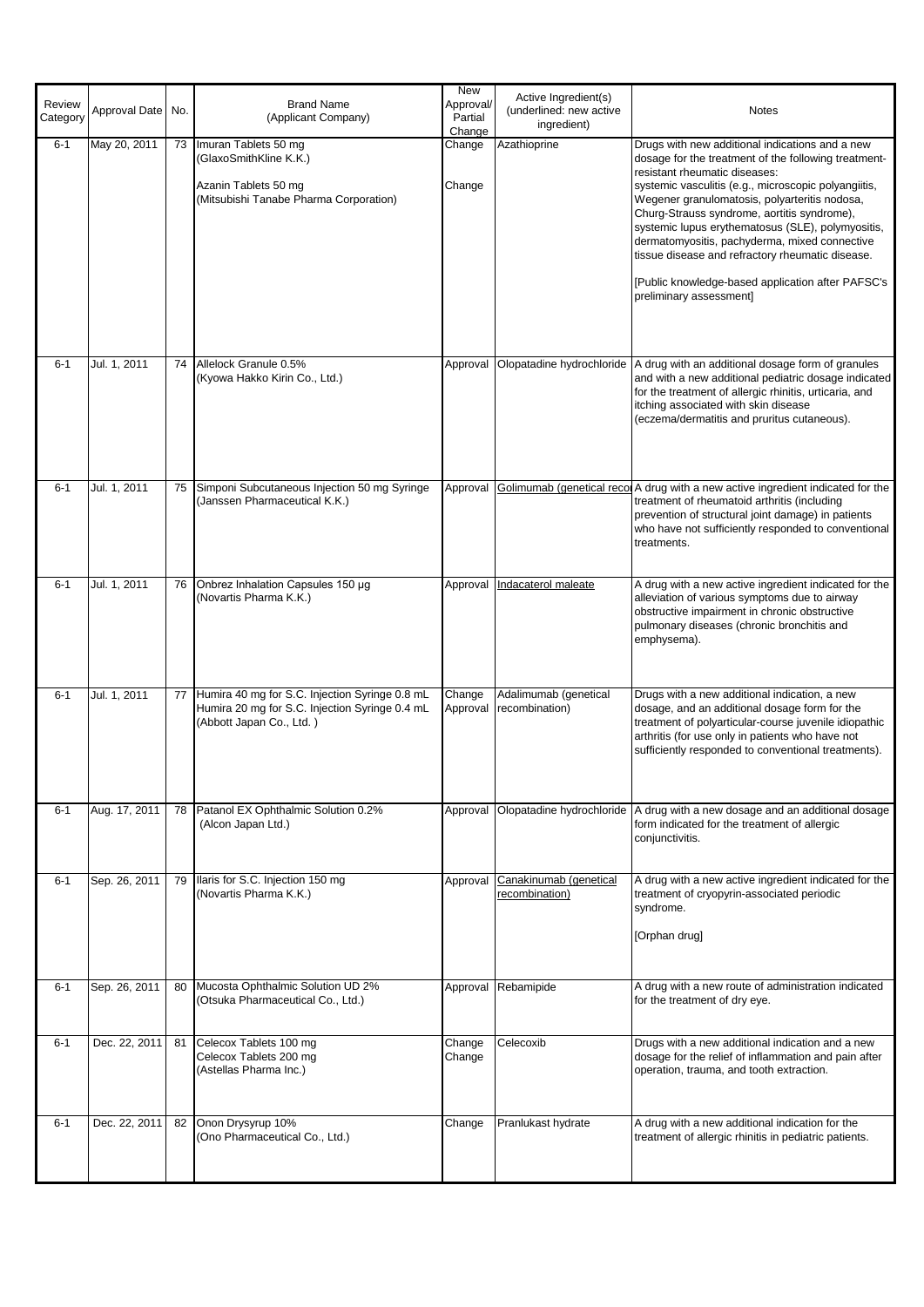| Review<br>Category | Approval Date | No. | <b>Brand Name</b><br>(Applicant Company)                                                                                                                                                             | <b>New</b><br>Approval/<br>Partial<br>Change             | Active Ingredient(s)<br>(underlined: new active<br>ingredient)         | <b>Notes</b>                                                                                                                                                                                                                                                                                                                                                                                |
|--------------------|---------------|-----|------------------------------------------------------------------------------------------------------------------------------------------------------------------------------------------------------|----------------------------------------------------------|------------------------------------------------------------------------|---------------------------------------------------------------------------------------------------------------------------------------------------------------------------------------------------------------------------------------------------------------------------------------------------------------------------------------------------------------------------------------------|
| $6 - 1$            | Mar. 21, 2012 | 83  | Enbrel 25 mg for S.C. Injection<br>Enbrel 25 mg Syringe 0.5 mL for S.C. Injection<br>Enbrel 10 mg for S.C. Injection<br>Enbrel 50 mg Syringe 1.0 mL for S.C. Injection<br>(Pfizer Japan Inc.)        | Change                                                   | Etanercept (genetical<br>recombination)                                | Drugs with a new additional indication for the<br>treatment of rheumatoid arthritis (including<br>prevention of structural joint damage) in patients<br>who have not sufficiently responded to conventional<br>treatments.                                                                                                                                                                  |
| $6 - 1$            | Mar. 30, 2012 | 84  | Pulmozyme Inhalation Solution 2.5 mg<br>(Chugai Pharmaceutical Co., Ltd.)                                                                                                                            | Approval                                                 | Dornase alfa (genetical<br>recombination)                              | A drug with a new active ingredient indicated for the<br>improvement of lung function in patients with cystic<br>fibrosis.<br>[Orphan drug]                                                                                                                                                                                                                                                 |
| $6 - 2$            | Apr. 22, 2011 | 85  | Glubes Combination Tab.<br>(Kissei Pharmaceutical Co., Ltd.)                                                                                                                                         |                                                          | Approval Mitiglinide calcium<br>hydrate/voglibose                      | A new combination drug indicated for the treatment<br>of type 2 diabetes mellitus (only when a concomitant<br>use of mitiglinide calcium hydrate with voglibose is<br>deemed appropriate).                                                                                                                                                                                                  |
| $6-2$              | May 20, 2011  | 86  | Januvia Tablets 25 mg<br>Januvia Tablets 50 mg<br>Januvia Tablets 100 mg<br>(MSD K.K.)<br>Glactiv Tablets 25 mg<br>Glactiv Tablets 50 mg<br>Glactiv Tablets 100 mg<br>(Ono Pharmaceutical Co., Ltd.) | Change<br>Change<br>Change<br>Change<br>Change<br>Change | Sitagliptin phosphate<br>hydrate                                       | Drugs with a new additional indication for the<br>treatment of type 2 diabetes mellitus in patients who<br>have not responded sufficiently to alpha-glucosidase<br>inhibitors along with diet and exercise therapies.                                                                                                                                                                       |
| $6 - 2$            | May 20, 2011  | 87  | Forteo for S.C. Injection Kit 600 µg<br>(Eli Lilly Japan K.K.)                                                                                                                                       | Change                                                   | Teriparatide (genetical<br>recombination)                              | A drug with a new dosage with a revised treatment<br>period from "up to 18 months" to "up to 24 months"<br>indicated for the treatment of osteoporosis with a<br>high risk of fracture.                                                                                                                                                                                                     |
| $6 - 2$            | Jul. 1, 2011  | 88  | Liovel Combination Tablets LD<br>Liovel Combination Tablets HD<br>(Takeda Pharmaceutical Company Limited)                                                                                            |                                                          | Approval Alogliptin<br>Approval benzoate/pioglitazone<br>hydrochloride | New combination drugs indicated for the treatment<br>of type 2 diabetes mellitus.                                                                                                                                                                                                                                                                                                           |
| $6-2$              | Jul. 1, 2011  | 89  | Trazenta Tablets 5 mg<br>(Nippon Boehringer Ingelheim Co., Ltd.)                                                                                                                                     | Approval                                                 | Linagliptin                                                            | A drug with a new active ingredient indicated for the<br>treatment of type 2 diabetes mellitus (for use only in<br>patients who have not responded sufficiently to diet<br>and exercise therapies alone).                                                                                                                                                                                   |
| $6-2$              | Jul. 1, 2011  | 90  | Recalbon Tablets 50 mg<br>(Ono Pharmaceutical Co., Ltd.)<br>Bonoteo Tablets 50 mg<br>(Astellas Pharma Inc.)                                                                                          | Approval                                                 | Approval Minodronic acid hydrate                                       | Drugs with a new dosage and an additional dosage<br>form indicated for the treatment of osteoporosis.                                                                                                                                                                                                                                                                                       |
| $6-2$              | Sep. 16, 2011 | 91  | Levemir Penfill<br>Levemir FlexPen<br>Levemir InnoLet<br>(Novo Nordisk Pharma Ltd.)                                                                                                                  | Approval<br>Approval<br>Approval                         | Insulin detemir (genetical<br>recombination)                           | Drugs with a new active ingredient indicated for the<br>treatment of diabetes mellitus in cases where insulin<br>therapy is indicated.<br>This application applies only to the change in<br>manufacturing method of the drug substance, and<br>thus formulation, manufacturing method, indications<br>and dosage and administration of the product are<br>the same as the approved product. |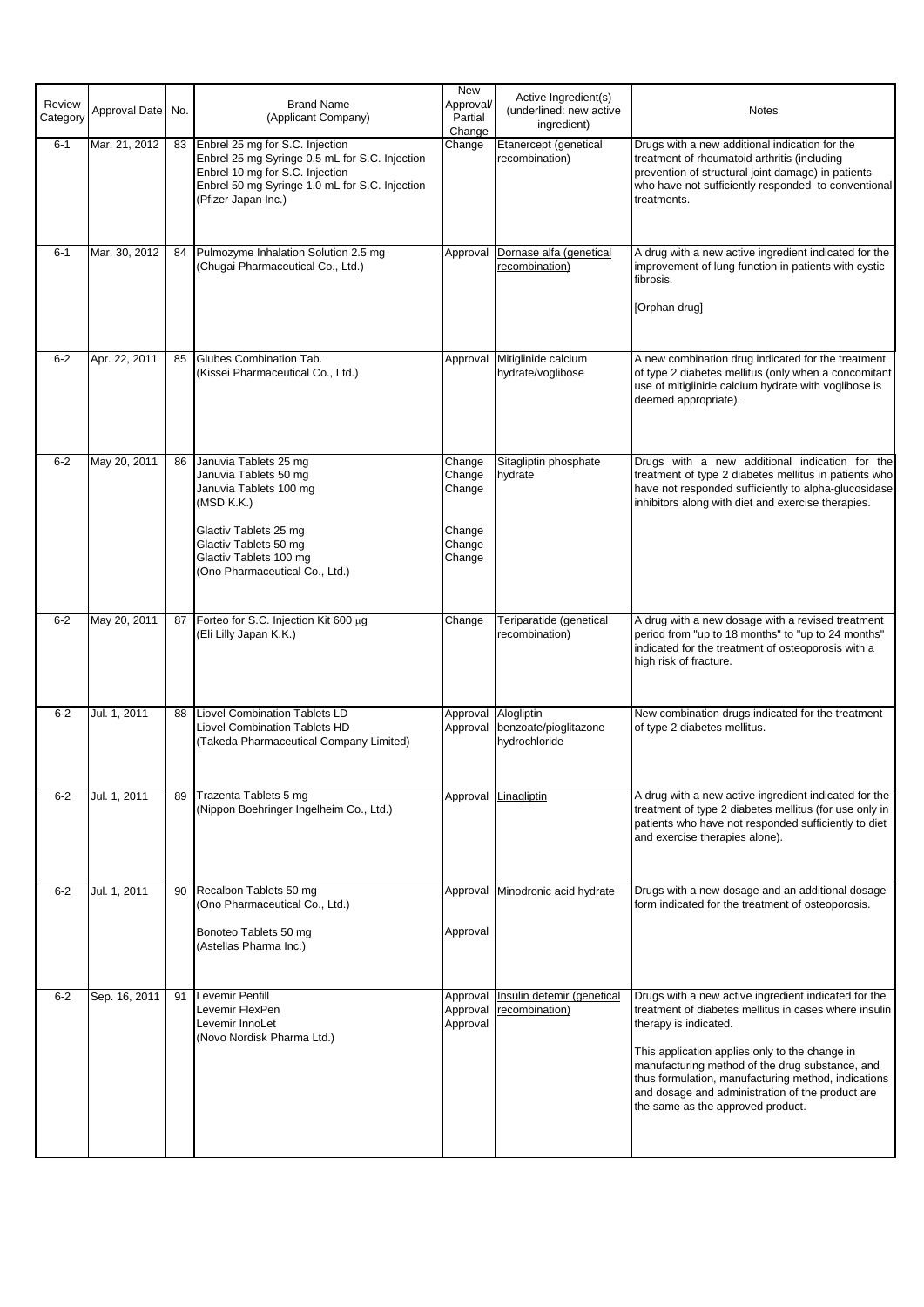| Review<br>Category       | Approval Date | No. | <b>Brand Name</b><br>(Applicant Company)                                                                                                                                                                                                    | <b>New</b><br>Approval/<br>Partial<br>Change             | Active Ingredient(s)<br>(underlined: new active<br>ingredient) | <b>Notes</b>                                                                                                                                                                                                                                                                                                                              |
|--------------------------|---------------|-----|---------------------------------------------------------------------------------------------------------------------------------------------------------------------------------------------------------------------------------------------|----------------------------------------------------------|----------------------------------------------------------------|-------------------------------------------------------------------------------------------------------------------------------------------------------------------------------------------------------------------------------------------------------------------------------------------------------------------------------------------|
| $6 - 2$                  | Sep. 16, 2011 |     | 92 Glactiv Tablets 25 mg<br>Glactiv Tablets 50 mg<br>Glactiv Tablets 100 mg<br>(Ono Pharmaceutical Co., Ltd.)<br>Januvia Tablets 25 mg<br>Januvia Tablets 50 mg<br>Januvia Tablets 100 mg<br>(MSD K.K.)                                     | Change<br>Change<br>Change<br>Change<br>Change<br>Change | Sitagliptin phosphate<br>hydrate                               | Drugs with a new additional indication for the<br>treatment of type 2 diabetes mellitus in patients who<br>have not responded sufficiently to insulin along with<br>diet and exercise therapies.                                                                                                                                          |
| $6 - 2$                  | Sep. 26, 2011 | 93  | Teribone Inj. 56.5 µg<br>(Asahi Kasei Pharma Corporation)                                                                                                                                                                                   | Approval                                                 | Teriparatide acetate                                           | A drug with a new route of administration, a new<br>indication, and a new dosage indicated for the<br>treatment of osteoporosis with a high risk of<br>fracture.                                                                                                                                                                          |
| $6 - 2$                  | Nov. 25, 2011 |     | 94 Metopirone Capsules 250 mg<br>(Novartis Pharma K.K.)                                                                                                                                                                                     | Change                                                   | Metyrapone                                                     | A drug with a new additional indication and a new<br>dosage for the treatment of Cushing's syndrome.<br>[Public knowledge-based application after PAFSC's<br>preliminary assessment]                                                                                                                                                      |
| $6 - 2$                  | Jan. 18, 2012 | 95  | Bonalon Bag for I.V. Infusion 900 µg<br>(Teijin Pharma Limited)                                                                                                                                                                             |                                                          | Approval Alendronate sodium<br>hydrate                         | A drug with a new dosage in a new additional<br>dosage form indicated for the treatment of<br>osteoporosis (not in the reexamination period).                                                                                                                                                                                             |
| $6 - 2$                  | Mar. 30, 2012 | 96  | Brazaves Capsules 100 mg<br>(Actelion Pharmaceuticals Japan Ltd.)                                                                                                                                                                           |                                                          | Approval Miglustat                                             | A drug with a new active ingredient indicated for the<br>treatment of Niemann-Pick disease Type C.<br>[Orphan drug]                                                                                                                                                                                                                       |
| $6 - 2$                  | Mar. 30, 2012 | 97  | Bydureon for Subcutaneous Injection 2 mg<br>(Eli Lilly Japan K.K.)                                                                                                                                                                          |                                                          | Approval Exenatide                                             | A drug with a new additional indication and a new<br>dosage in a new dosage form for the treatment of<br>type 2 diabetes mellitus.                                                                                                                                                                                                        |
| <b>Blood</b><br>products | Jun. 16, 2011 | 98  | NovoSeven for Injection 1.2 mg<br>NovoSeven for Injection 4.8 mg<br>NovoSeven HI for Intravenous Injection 1 mg<br>NovoSeven HI for Intravenous Injection 2 mg<br>NovoSeven HI for Intravenous Injection 5 mg<br>(Novo Nordisk Pharma Ltd.) | Change<br>Change<br>Change<br>Change<br>Change           | Eptacog alfa (activated)<br>(genetical recombination)          | Drugs with a new additional indication and a new<br>dosage for inhibition of bleeding tendency in<br>patients with Glanzmann thrombasthenia with<br>alloantibodies against platelet, and with past or<br>present refractoriness to platelet transfusions.<br>[Public knowledge-based application after PAFSC's<br>preliminary assessment] |
| <b>Blood</b><br>products | Sep. 26, 2011 | 99  | <b>TachoSil Tissue Sealing Sheet</b><br>(CSL Behring K.K.)                                                                                                                                                                                  | Approval                                                 | Human<br>fibrinogen/thrombin<br>fraction                       | A new combination drug indicated for the adhesion<br>and closure of wounds in tissues at surgery in the<br>fields of hepatic surgery, pulmonary surgery,<br>cardiovascular surgery, obstetrics and gynecology,<br>and urologic surgery.                                                                                                   |
| Oncology<br>drugs        | Apr. 22, 2011 |     | 100 Halaven Injection 1 mg<br>(Eisai Co., Ltd.)                                                                                                                                                                                             | Approval                                                 | Eribulin mesylate                                              | A drug with a new active ingredient indicated for the<br>treatment of inoperable or recurrent breast cancer.<br>[Priority review]                                                                                                                                                                                                         |
| Oncology<br>drugs        | Jun. 16, 2011 |     | 101 Sprycel Tablets 20 mg<br>Sprycel Tablets 50 mg<br>(Bristol-Myers K.K.)                                                                                                                                                                  | Change<br>Change                                         | Dasatinib hydrate                                              | Drugs with a new additional indication and a new<br>dosage for the treatment of chronic myelocytic<br>leukemia.                                                                                                                                                                                                                           |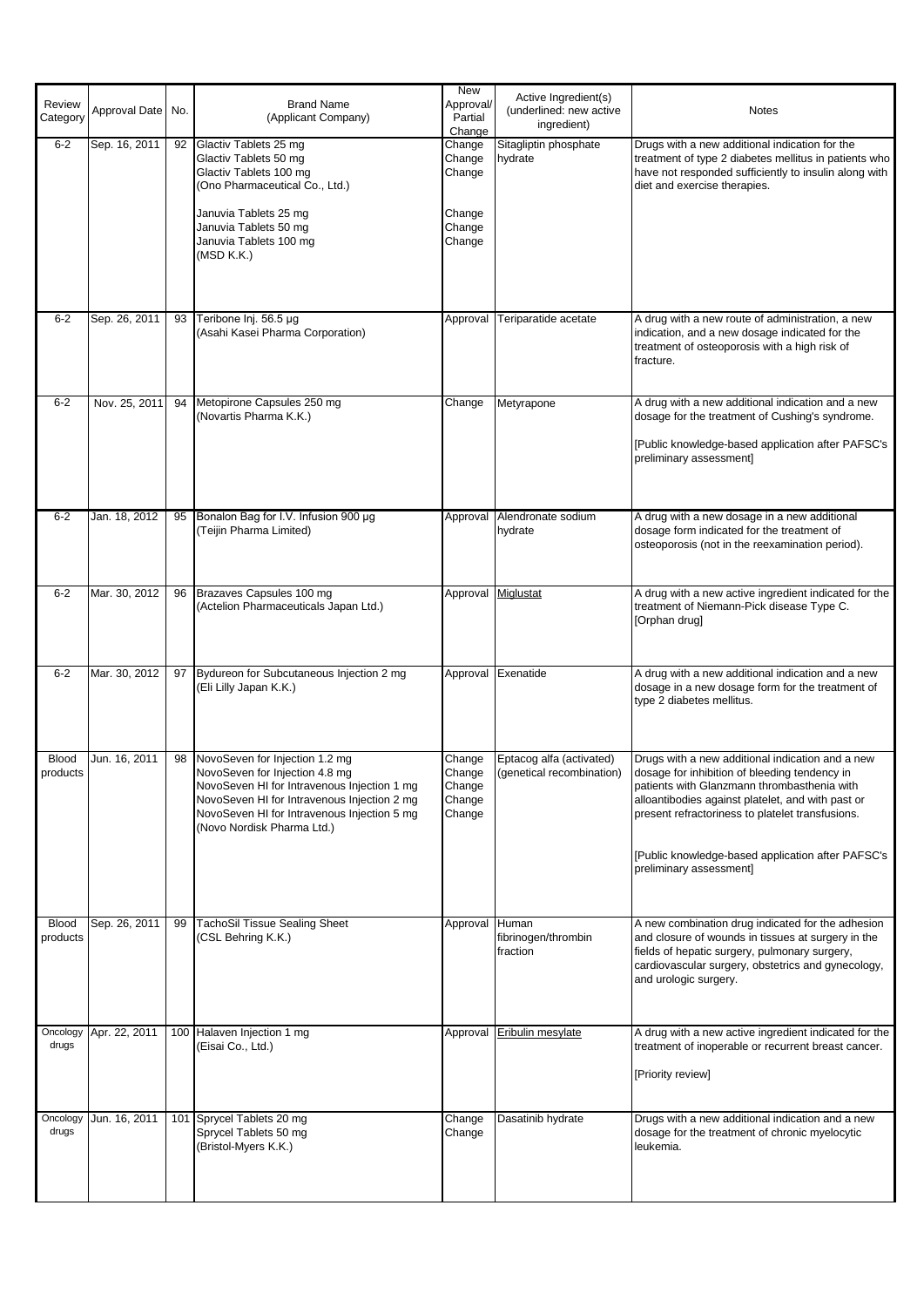| Review<br>Category | Approval Date | No. | <b>Brand Name</b><br>(Applicant Company)                                                                                                                                                                                                                                                           | <b>New</b><br>Approval/<br>Partial<br>Change   | Active Ingredient(s)<br>(underlined: new active<br>ingredient) | <b>Notes</b>                                                                                                                                                                                              |
|--------------------|---------------|-----|----------------------------------------------------------------------------------------------------------------------------------------------------------------------------------------------------------------------------------------------------------------------------------------------------|------------------------------------------------|----------------------------------------------------------------|-----------------------------------------------------------------------------------------------------------------------------------------------------------------------------------------------------------|
| Oncology<br>drugs  | Jul. 1, 2011  |     | 102 Tarceva Tablets 25 mg<br>Tarceba Tablets 100 mg<br>(Chugai Pharmaceutical Co., Ltd.)                                                                                                                                                                                                           | Change<br>Change                               | Erlotinib hydrochloride                                        | Drugs with a new additional indication and a new<br>dosage for the treatment of unresectable pancreatic<br>cancer.                                                                                        |
| Oncology<br>drugs  | Jul. 1, 2011  |     | 103 Zolinza Capsules 100 mg<br>(MSD K.K.)                                                                                                                                                                                                                                                          | Approval                                       | Vorinostat                                                     | A drug with a new active ingredient indicated for the<br>treatment of cutaneous T-cell lymphoma.                                                                                                          |
| Oncology<br>drugs  | Sep. 16, 2011 |     | 104 Velcade Injection 3 mg<br>(Janssen Pharmaceutical K.K.)                                                                                                                                                                                                                                        | Change                                         | Bortezomib                                                     | A drug with a new indication and a new dosage for<br>the treatment of multiple myeloma.<br>[Orphan drug]                                                                                                  |
| Oncology<br>drugs  | Sep. 16, 2011 |     | 105 Predonine Tablets 5 mg<br>(Shionogi & Co., Ltd.)<br>Prednisolone Tablets 1 mg (Asahi Kasei)<br>Prednisolone Tablets 5 mg (Asahi Kasei)<br>(Asahi Kasei Pharma Corporation)<br>Prednisolone Tablets 5 mg "Takeda"<br>Prednisolone Powder 1% "Takeda"<br>(Takeda Pharmaceutical Company Limited) | Change<br>Change<br>Change<br>Change<br>Change | Prednisolone                                                   | Drugs with a new indication for the treatment of<br>multiple myeloma.<br>[Expedited review]                                                                                                               |
| Oncology<br>drugs  | Sep. 26, 2011 |     | 106 Faslodex Intramuscular Injection 250 mg<br>(AstraZeneca K.K.)                                                                                                                                                                                                                                  | Approval                                       | <b>Fulvestrant</b>                                             | A drug with a new active ingredient indicated for the<br>treatment of postmenopausal breast cancer.                                                                                                       |
| Oncology<br>drugs  | Sep. 26, 2011 |     | 107 Avastin 100 mg/4 mL Intravenous Infusion<br>Avastin 400 mg/16 mL Intravenous Infusion<br>(Chugai Pharmaceutical Co., Ltd.)                                                                                                                                                                     | Change<br>Change                               | Bevacizumab (genetical<br>recombination)                       | Drugs with a new additional indication and a new<br>dosage for the treatment of unresectable or<br>recurrent breast cancer.                                                                               |
| drugs              |               |     | Oncology   Nov. 25, 2011   108   Paraplatin Injection 50 mg<br>Paraplatin Injection 150 mg<br>Paraplatin Injection 450 mg<br>(Bristol-Myers K.K.)                                                                                                                                                  | Change<br>Change<br>Change                     | Carboplatin                                                    | Drugs with a new additional indication and new<br>dosages for the treatment of breast cancer.<br>[Public knowledge-based application after PAFSC's<br>preliminary assessment]                             |
| Oncology<br>drugs  | Nov. 25, 2011 |     | 109 Sandostatin LAR for I.M. Injection 10 mg<br>Sandostatin LAR for I.M. Injection 20 mg<br>Sandostatin LAR for I.M. Injection 30 mg<br>(Novartis Pharma K.K.)                                                                                                                                     | Change<br>Change<br>Change                     | Octreotide acetate                                             | Drugs with a new additional indication and a new<br>dosage for the treatment of gastrointestinal<br>neuroendocrine tumor.<br>[Public knowledge-based application after PAFSC's<br>preliminary assessment] |
| Oncology<br>drugs  | Nov. 25, 2011 |     | 110 Elplat for Injection 50 mg<br>Elplat for Injection 100 mg<br>Elplat I.V. Infusion Solution 50 mg<br>Elplat I.V. Infusion Solution 100 mg<br>(Yakult Honsha Co., Ltd.)                                                                                                                          | Change<br>Change<br>Change<br>Change           | Oxaliplatin                                                    | Drugs with a new dosage for post-operative<br>adjuvant chemotherapy for colon cancer.                                                                                                                     |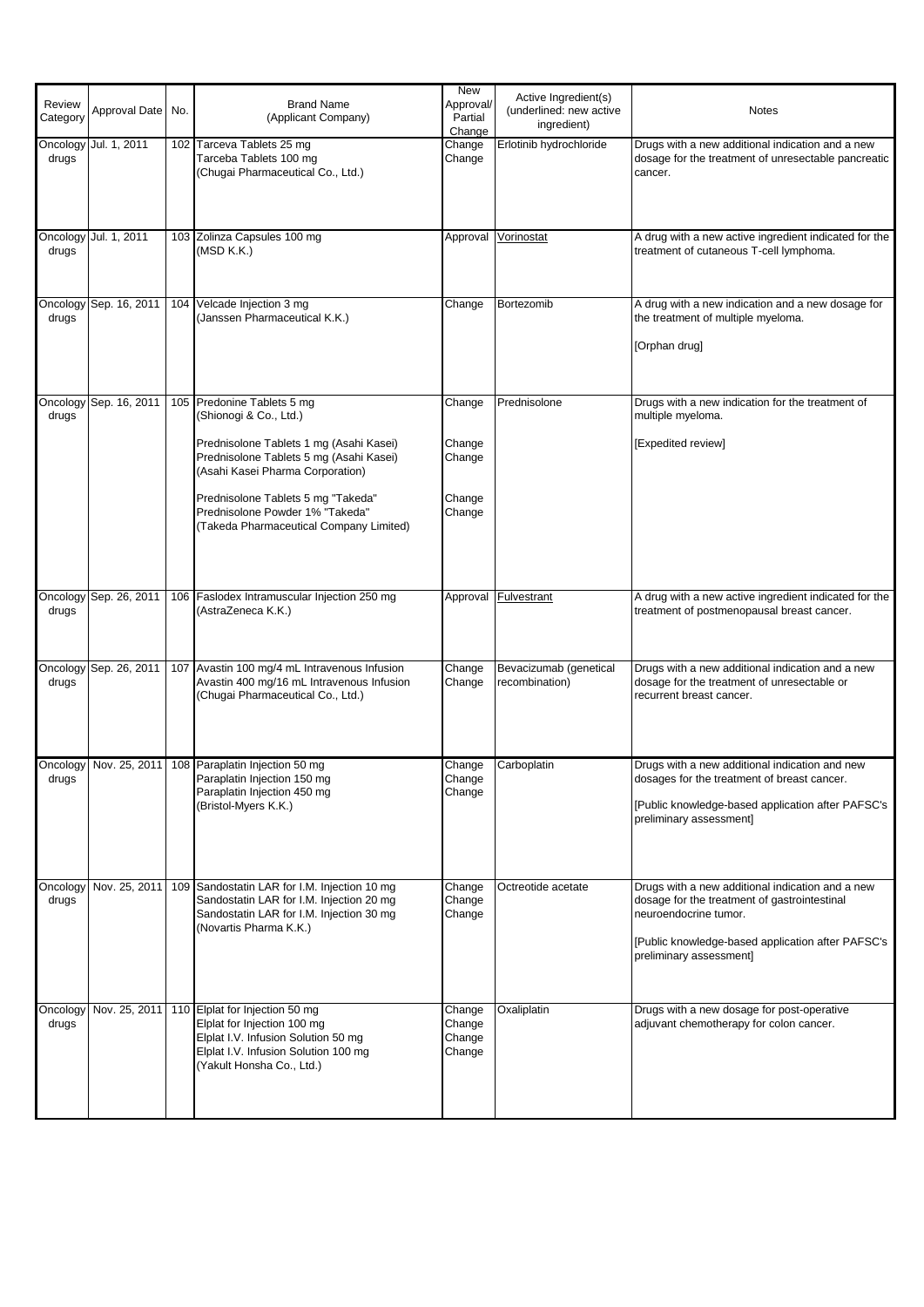| Review<br>Category | Approval Date No.      | <b>Brand Name</b><br>(Applicant Company)                                                                                                                                                                                                                                                                                                                                                                                                                                                                                                                                                                                                                                           | New<br>Approval/<br>Partial<br>Change                                                                                                              | Active Ingredient(s)<br>(underlined: new active<br>ingredient) | <b>Notes</b>                                                                                                                                                                                                                      |
|--------------------|------------------------|------------------------------------------------------------------------------------------------------------------------------------------------------------------------------------------------------------------------------------------------------------------------------------------------------------------------------------------------------------------------------------------------------------------------------------------------------------------------------------------------------------------------------------------------------------------------------------------------------------------------------------------------------------------------------------|----------------------------------------------------------------------------------------------------------------------------------------------------|----------------------------------------------------------------|-----------------------------------------------------------------------------------------------------------------------------------------------------------------------------------------------------------------------------------|
| Oncology<br>drugs  |                        | Nov. 25, 2011   111   Herceptin Intravenous Infusion 60<br>Herceptin Intravenous Infusion 150<br>(Chugai Pharmaceutical Co., Ltd.)                                                                                                                                                                                                                                                                                                                                                                                                                                                                                                                                                 | Change<br>Change                                                                                                                                   | Trastuzumab<br>(genetical recombination)                       | Drugs with a new additional indication and a new<br>dosage for the treatment of breast cancer with<br>HER2 overexpression.<br>[Public knowledge-based application after PAFSC's<br>preliminary assessment]                        |
| Oncology<br>drugs  | Nov. 25, 2011          | 112 Iressa Tablets 250<br>(AstraZeneca K.K.)                                                                                                                                                                                                                                                                                                                                                                                                                                                                                                                                                                                                                                       | Change                                                                                                                                             | Gefitinib                                                      | A drug with a revised indication for the treatment of<br>unresectable advanced or recurrent non-small cell<br>lung cancer in patients with EGFR gene mutation.                                                                    |
| Oncology<br>drugs  | Dec. 22, 2011          | 113 Afinitor Tablets 5 mg<br>(Novartis Pharma K.K.)                                                                                                                                                                                                                                                                                                                                                                                                                                                                                                                                                                                                                                | Change                                                                                                                                             | Everolimus                                                     | A drug with a new additional indication and a new<br>dosage for the treatment of pancreatic<br>neuroendocrine tumor.                                                                                                              |
| Oncology<br>drugs  | Jan. 18, 2012          | 114 Ranmark Subcutaneous Injection 120 mg<br>(Daiichi Sankyo Company, Limited)                                                                                                                                                                                                                                                                                                                                                                                                                                                                                                                                                                                                     | Approval                                                                                                                                           | Denosumab (genetical<br>recombination)                         | A drug with a new active ingredient indicated for the<br>treatment of bone lesions due to multiple myeloma<br>and bone lesions due to bone metastasis of solid<br>tumor.                                                          |
| Oncology<br>drugs  | Feb. 22, 2012          | 115 Vepesid Capsules 25 mg<br>Vepesid Capsules 50 mg<br>(Bristol-Myers K.K.)<br>Lastet S Cap. 25 mg<br>Lastet S Cap. 50 mg<br>(Nippon Kayaku Co., Ltd.)                                                                                                                                                                                                                                                                                                                                                                                                                                                                                                                            | Change<br>Change<br>Change<br>Change                                                                                                               | Etoposide                                                      | Drugs with a new additional indication and a new<br>dosage for the treatment of ovarian cancer which<br>has progressed after cancer chemotherapy.<br>[Public knowledge-based application after PAFSC's<br>preliminary assessment] |
| drugs              | Oncology Feb. 22, 2012 | 116 Randa Inj. 10 mg/20 mL<br>Randa Inj. 25 mg/50 mL<br>Randa Inj. 50 mg/100 mL<br>(Nippon Kayaku Co., Ltd.)<br>Briplatin Injection 10 mg<br>Briplatin Injection 25 mg<br>Briplatin Injection 50 mg<br>(Bristol-Myers K.K.)<br>Cisplatin Injection 10 mg 'Nichi-iko'<br>Cisplatin Injection 25 mg 'Nichi-iko'<br>Cisplatin Injection 50 mg 'Nichi-iko'<br>(Nichi-Iko Pharmaceutical Co., Ltd.)<br>Cisplatin for I.V. Infusion 10 mg 'Maruko'<br>Cisplatin for I.V. Infusion 25 mg 'Maruko'<br>Cisplatin for I.V. Infusion 50 mg 'Maruko'<br>(Nichi-Iko Pharmaceutical Co., Ltd.)<br>Platosin Injection 10<br>Platosin Injection 25<br>Platosin Injection 50<br>(Pfizer Japan Inc.) | Change<br>Change<br>Change<br>Change<br>Change<br>Change<br>Change<br>Change<br>Change<br>Change<br>Change<br>Change<br>Change<br>Change<br>Change | Cisplatin                                                      | Drugs with a new additional indication and a new<br>dosage for the treatment of biliary tract cancer.<br>[Public knowledge-based application after PAFSC's<br>preliminary assessment]                                             |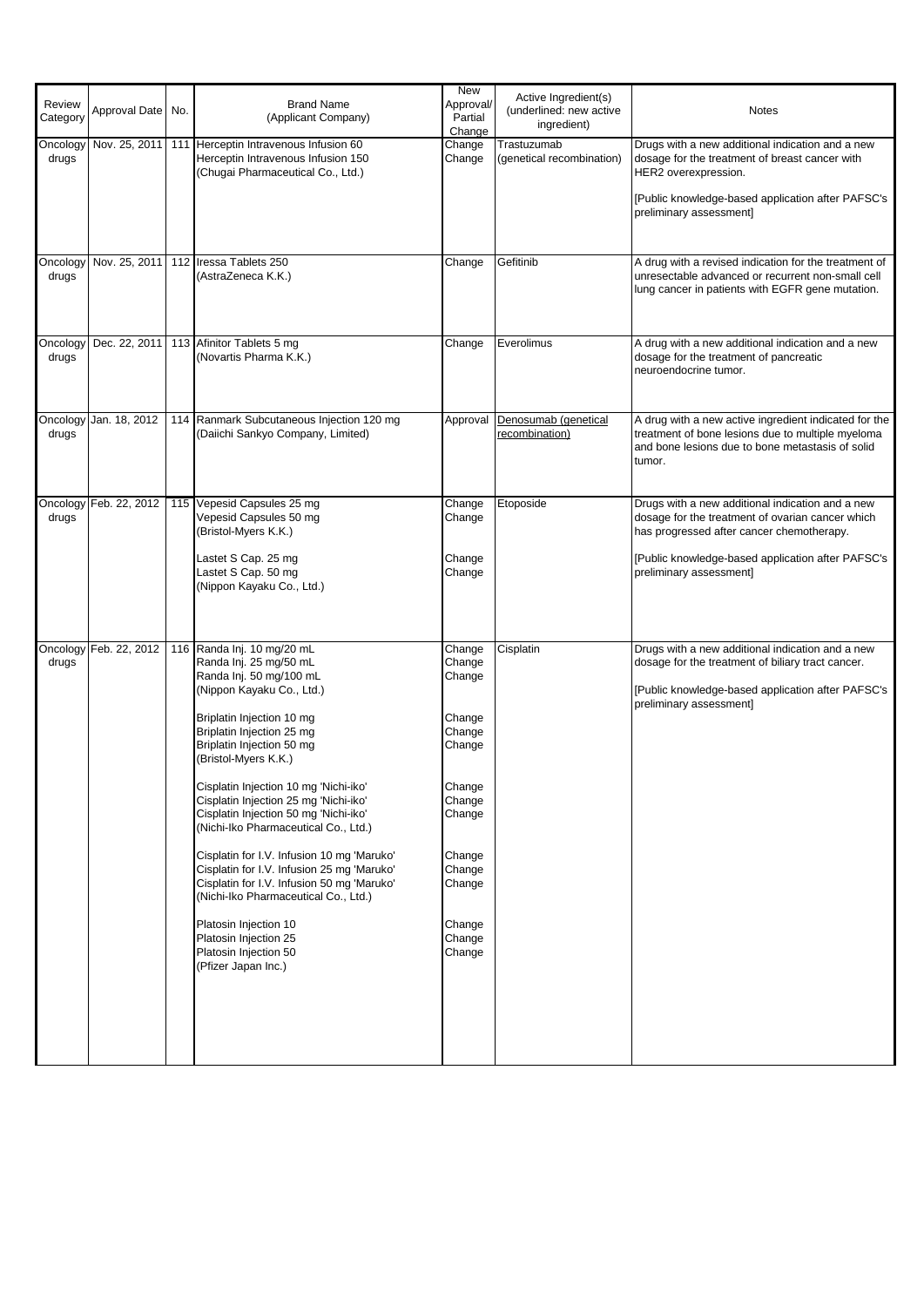| Review<br>Category | Approval Date No.        | <b>Brand Name</b><br>(Applicant Company)                                                                                                                                                                                                                                                                                                                                                                                                                         | New<br>Approval/<br>Partial<br>Change                                                  | Active Ingredient(s)<br>(underlined: new active<br>ingredient)                                                | <b>Notes</b>                                                                                                                                                                                                                                                                                                                                                                                                |
|--------------------|--------------------------|------------------------------------------------------------------------------------------------------------------------------------------------------------------------------------------------------------------------------------------------------------------------------------------------------------------------------------------------------------------------------------------------------------------------------------------------------------------|----------------------------------------------------------------------------------------|---------------------------------------------------------------------------------------------------------------|-------------------------------------------------------------------------------------------------------------------------------------------------------------------------------------------------------------------------------------------------------------------------------------------------------------------------------------------------------------------------------------------------------------|
| Oncology<br>drugs  |                          | Feb. 22, 2012   117 Glivec Tablets 100 mg<br>(Novartis Pharma K.K.)                                                                                                                                                                                                                                                                                                                                                                                              | Change                                                                                 | Imatinib mesilate                                                                                             | A drug with new additional indications and a new<br>dosage for the treatment of FIP1L1-PDGFRα-<br>positive hypereosinophilic syndrome or chronic<br>eosinophilic leukemia.<br>[Public knowledge-based application after PAFSC's<br>preliminary assessment]<br>[Orphan drug]                                                                                                                                 |
| Oncology<br>drugs  | Mar. 21, 2012            | 118 Ifomide for Injection 1 g<br>(Shionogi & Co., Ltd.)                                                                                                                                                                                                                                                                                                                                                                                                          | Change                                                                                 | Ifosfamide                                                                                                    | A drug with a new additional indication and a new<br>dosage for the treatment of malignant lymphoma.<br>[Public knowledge-based application after PAFSC's<br>preliminary assessment]                                                                                                                                                                                                                        |
| Oncology<br>drugs  | Mar. 21, 2012            | 119 Taxol Injection 30 mg<br>Taxol Injection 100 mg<br>(Bristol-Myers K.K.)<br>Paclitaxel Inj. 30 mg/5 mL 'NK'<br>Paclitaxel Inj. 100 mg/16.7 mL 'NK'<br>(Nippon Kayaku Co., Ltd.)<br>Paclitaxel Injection 30 mg 'Sawai'<br>Paclitaxel Injection 100 mg 'Sawai'<br>Paclitaxel Injection 150 mg 'Sawai'<br>(Sawai Pharmaceutical Co., Ltd.)<br>Paclitaxel Intravenous Infusion 30 mg 'Sandoz'<br>Paclitaxel Intravenous Infusion 100 mg 'Sandoz'<br>(Sandoz K.K.) | Change<br>Change<br>Change<br>Change<br>Change<br>Change<br>Change<br>Change<br>Change | Paclitaxel                                                                                                    | Drugs with new additional indications and new<br>dosages for the treatment of relapsed or metastatic<br>head and neck cancer, relapsed or metastatic<br>esophagus cancer, angiosarcoma, advanced or<br>relapsed cervical cancer. A new dosage for once-<br>weekly administration for ovarian cancer has also<br>been added.<br>[Public knowledge-based application after PAFSC's<br>preliminary assessment] |
| Oncology<br>drugs  | Mar. 30, 2012            | 120 Poteligeo Injection 20 mg<br>(Kyowa Hakko Kirin Co., Ltd.)                                                                                                                                                                                                                                                                                                                                                                                                   | Approval                                                                               | recombination)                                                                                                | Mogamulizumab (genetical A drug with a new active ingredient indicated for the<br>treatment of recurrent or relapsed CCR4-positive<br>adult T-cell leukemia/lymphoma.<br>[Orphan drug]                                                                                                                                                                                                                      |
| drugs              |                          | Oncology Mar. 30, 2012   121 Xalkori Capsules 200 mg<br>Xalkori Capsules 250 mg<br>(Pfizer Japan Inc.)                                                                                                                                                                                                                                                                                                                                                           |                                                                                        | Approval Crizotinib                                                                                           | Drugs with a new active ingredient indicated for the<br>treatment of unresectable advanced/relapsed ALK<br>fusion gene-positive non-small-cell lung cancer.<br>[Orphan drug]                                                                                                                                                                                                                                |
|                    | Biologicals Jul. 1, 2011 | 122 Rotarix Oral Solution<br>(GlaxoSmithKline K.K.)                                                                                                                                                                                                                                                                                                                                                                                                              | Approval                                                                               | Live attenuated human<br>rotavirus vaccine, oral                                                              | A drug with a new active ingredient indicated for the<br>prevention of gastroenteritis due to rotavirus.                                                                                                                                                                                                                                                                                                    |
| Biologicals        | Jul. 1, 2011             | 123 Gardasil Aqueous Suspension for Intramuscular<br>Iniection<br>Gardasil Aqueous Suspension for Intramuscular<br><b>Injection Syringe</b><br>(MSD K.K.)                                                                                                                                                                                                                                                                                                        | Approval<br>Approval                                                                   | Recombinant adsorbed<br>quadrivalent human<br>papillomavirus virus-like<br>particle vaccine (yeast<br>origin) | Drugs with a new active ingredient indicated for the<br>prevention of cervical cancer and its precursor<br>lesions, vulvar intraepithelial neoplasia, vaginal<br>intraepithelial neoplasia, and condyloma<br>acuminatum caused by infection with human<br>papillomavirus types 6, 11, 16 and 18.                                                                                                            |
|                    | Biologicals Aug. 8, 2011 | 124 Influenza HA Vaccine "Kaketsuken" TF<br>Influenza HA Vaccine "Kaketsuken"<br>Influ "Kaketsuken" Syringe<br>(Kaketsuken [The Chemo-Sero-Therapeutic<br>Research Institute])                                                                                                                                                                                                                                                                                   | Change<br>Change<br>Change                                                             | Influenza HA Vaccine                                                                                          | Drugs with a new pediatric dosage indicated for the<br>prevention of influenza.<br>[Expedited review]                                                                                                                                                                                                                                                                                                       |